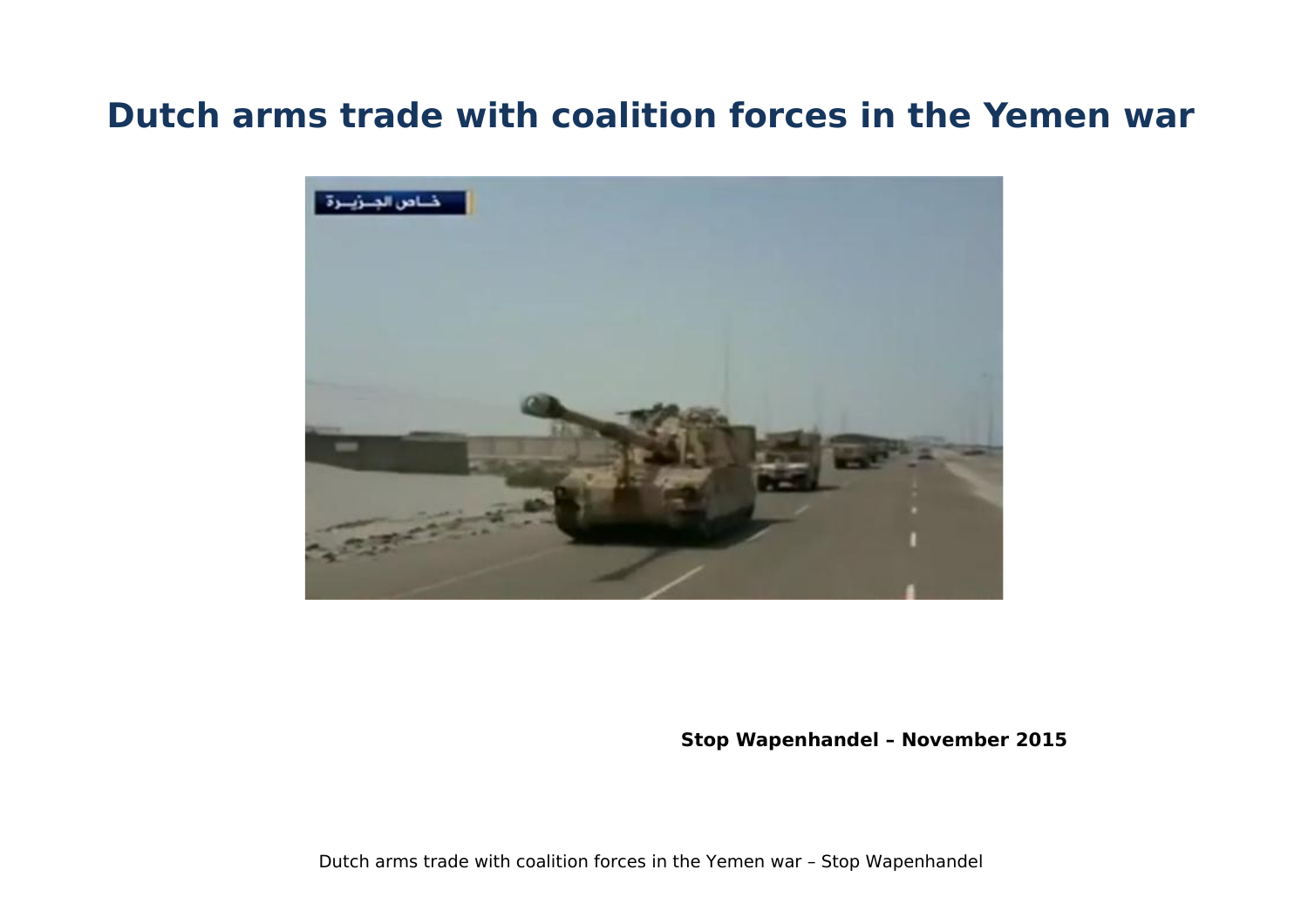**Photo front page:** use of M109 Howitzers on tanks in Yemen

#### **Colofon**

Published by Stop Wapenhandel, november 2015 Research by Martin Broek and Wendela de Vries

#### **For this research we consulted amongst others:**

- Government reports on Dutch arms export (2004-2014) and on transit (2010-2014);
- Government letters to the parliament concerning arms export licenses over € 2 million (2014-2015);
- European Network Against Arms Trade arms export browser;
- Military magazines and newspapers;
- News websites, images on arms deployment in Yemen;
- Stockholm International Peace Research Institute Arms Transfer Database.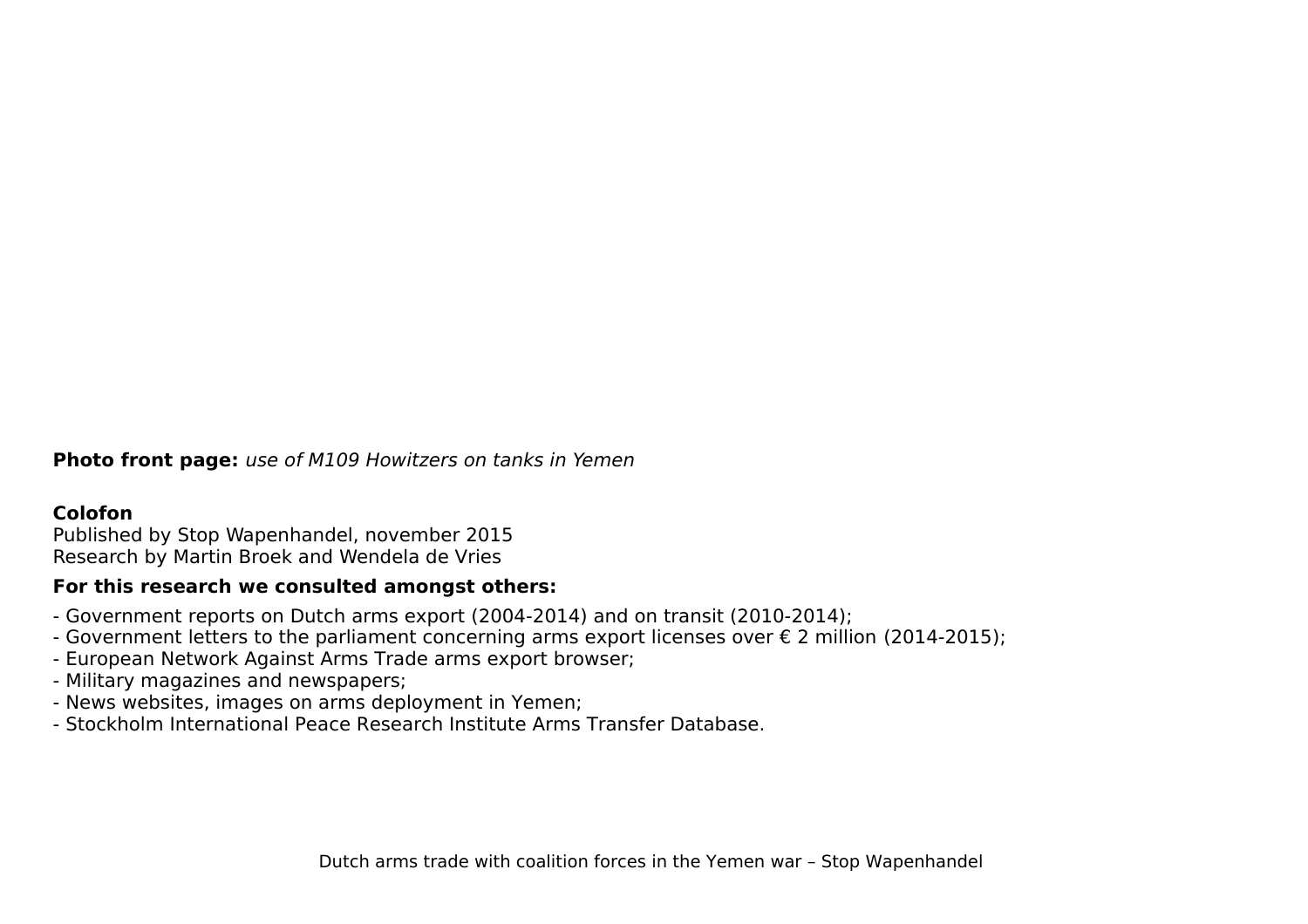# **Recommendations**

Since the beginning of the war in Yemen, all parties have been accused of committing serious violations of human rights and international humanitarian law. The war is having a devastating impact on the civilian population. Considering this, the Dutch government should, in line with the EU Council Common Position defining control of exports of military technology and equipment (EUCP) and the UN Arms Trade Treaty, refrain from issuing any further export licenses to any party in the Yemen conflict. Also, the Dutch government should undertake a comprehensive investigation to investigate if Dutch arms or military equipment exported in the past have contributed to violations of international law, including the death of civilians or destruction of civilian infrastructure.

Stop Wapenhandel calls on the Dutch government to:

- Report without further delay to Parliament and the general public on Dutch arms and arms systems that have been supplied to any party engaged in Yemen's conflict in 2015;
- Impose an export license obligation for the transit of arms, ammunition and military technology also if these military goods originate from allied countries - if these arms will be supplied to any party engaged in Yemen's conflict;
- Refrain from issuing any further export and transfer licenses to any party to the conflict;
- Suspend or revoke current licenses under which deliveries may still be made, in order to ensure that no future breaches of international humanitarian law can occur using Dutch-supplied equipment and arms;
- Undertake an urgent examination of all Dutch arms or military equipment transfers that have taken place in the past, including since March 2015, to establish an accurate understanding as to whether they have contributed to violations of international law, including the death of civilians or destruction of civilian infrastructure;
- Take account of the conclusions of that examination, and the risks of misuse of arms in Yemen, in making rigorous risk assessments of all future applications for arms export licenses;
- Encourage the UN Security Council and/or the European Union to urgently adopt an arms embargo to any combatant parties in Yemen.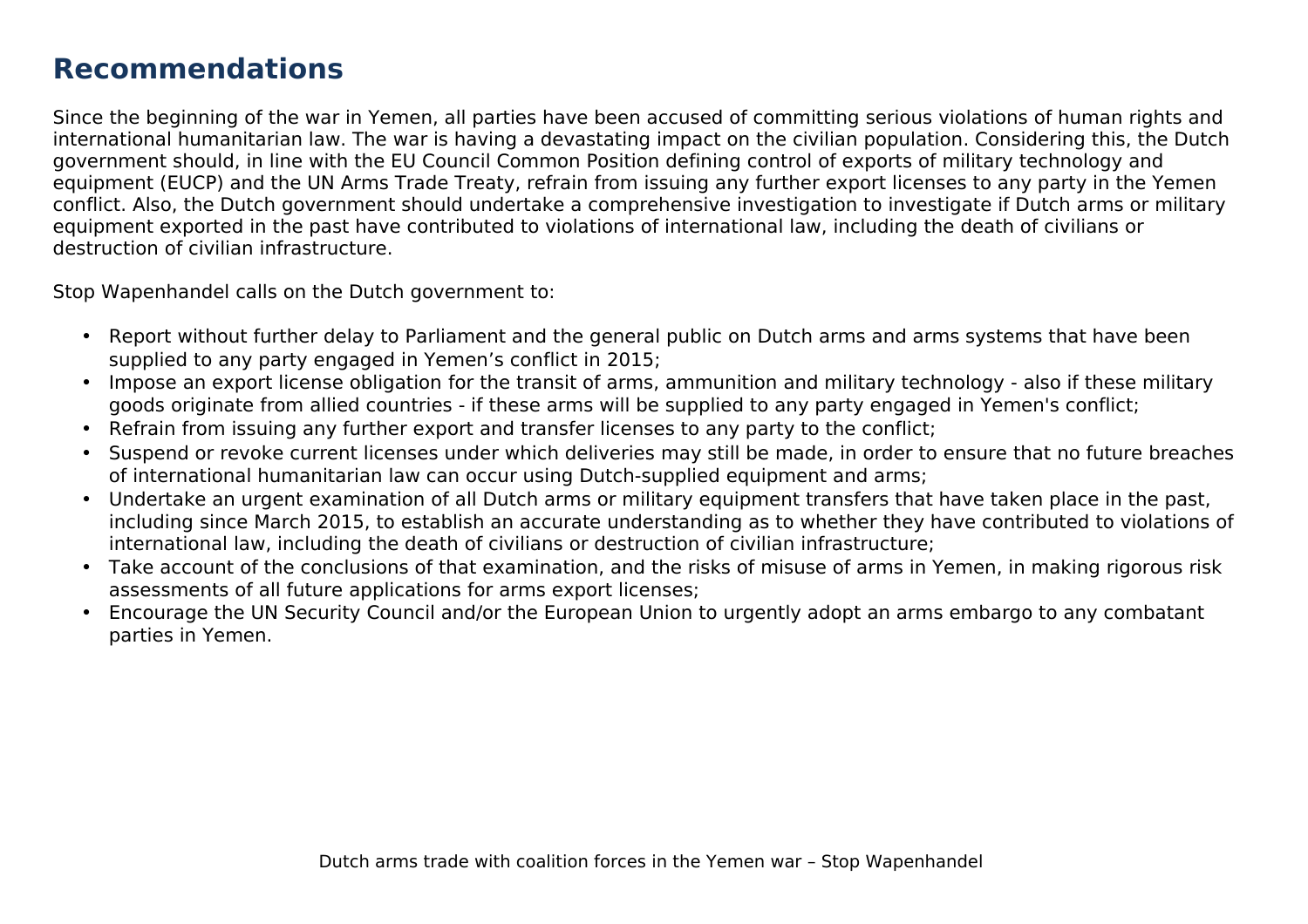# **The Yemen war**

The seriousness of the human rights situation in Yemen due to war is widely acknowledged. Dutch Foreign Minister Koenders is "deeply concerned by the human rights situation and violations of humanitarian law in Yemen. There is bitter suffering in Yemen. Four out of five Yemenis need humanitarian assistance".<sup>[1](#page-3-0)</sup> The coalition's implementation of the arms embargo put forward in UNSC Resolution 2216 has been abused to create a de-facto restriction of commercial imports of food, fuel and medicines essential for peoples survival.<sup>[2](#page-3-1)</sup> The coalition's naval and aerial blockade of Yemen was put in place soon after the military campaign began on March 26, 2015. A coalition spokesperson said on March 30 that "all the navy vessels needed for the blockade are in place," and that they would "monitor all ships entering and leaving Yemeni ports."<sup>[3](#page-3-2)</sup>The ongoing blockade of commercial civilian supplies continues to have a massive detrimental impact on millions of civilians in all parts of the country. If restrictions on fuel and other goods are having a disproportionate impact on civilians, that constitutes a violation of international humanitarian law.[4](#page-3-3)

# **Most important findings**

By desk research, Stop Wapenhandel investigated Dutch arms exported to countries of the Saudi Arabia-led coalition in the Yemen war, and arms transit through the Netherlands to countries partaking in the coalition, in connection with arms recently deployed in the Yemen war. Although there is no comprehensive overview of the arms deployed, our research shows that several types of weapons and military technology as exported from the Netherlands to coalition countries are used in Yemen. Most importantly:

\* M109 Howitzers are used by the UAE. The Netherlands sold such Howitzer and is upon recently providing grenades and spare parts.

- \* F16 fighter jets are used by the UAE. The Netherlands is exporting F16 parts.
- \* The Netherlands sold communication systems for Saudi tanks. Saudi Arabia is deploying dozens of tanks in Yemen. Followup orders for these systems are expected.
- \* The Netherlands sold gun fire control systems for navy ships of Egypt. The Egypt navy is participating in the blockade. Media reports shelling of Yemen land targets.
- The Netherlands sold F-16 fighter jets to Jordan. Jordan is active in air attacks on Yemen with this type of F-16s. Unfortunately, the Dutch government has still not published all of the 2015 arms export data.
- <span id="page-3-0"></span>1<https://www.government.nl/latest/news/2015/10/03/koenders-deeply-concerned-by-human-rights-situation-in-yemen>
- <span id="page-3-1"></span>2 [http://www.securitycouncilreport.org/atf/cf/%7B65BFCF9B-6D27-4E9C-8CD3-CF6E4FF96FF9%7D/s\\_res\\_2216.pdf](http://www.securitycouncilreport.org/atf/cf/%7B65BFCF9B-6D27-4E9C-8CD3-CF6E4FF96FF9%7D/s_res_2216.pdf)

<span id="page-3-2"></span><sup>3</sup> <https://www.hrw.org/news/2015/05/10/yemen-coalition-blocking-desperately-needed-fuel>

<span id="page-3-3"></span><sup>4</sup> [https://www.oxfam.org/sites/www.oxfam.org/files/joint\\_unsc\\_letter.pdf](https://www.oxfam.org/sites/www.oxfam.org/files/joint_unsc_letter.pdf)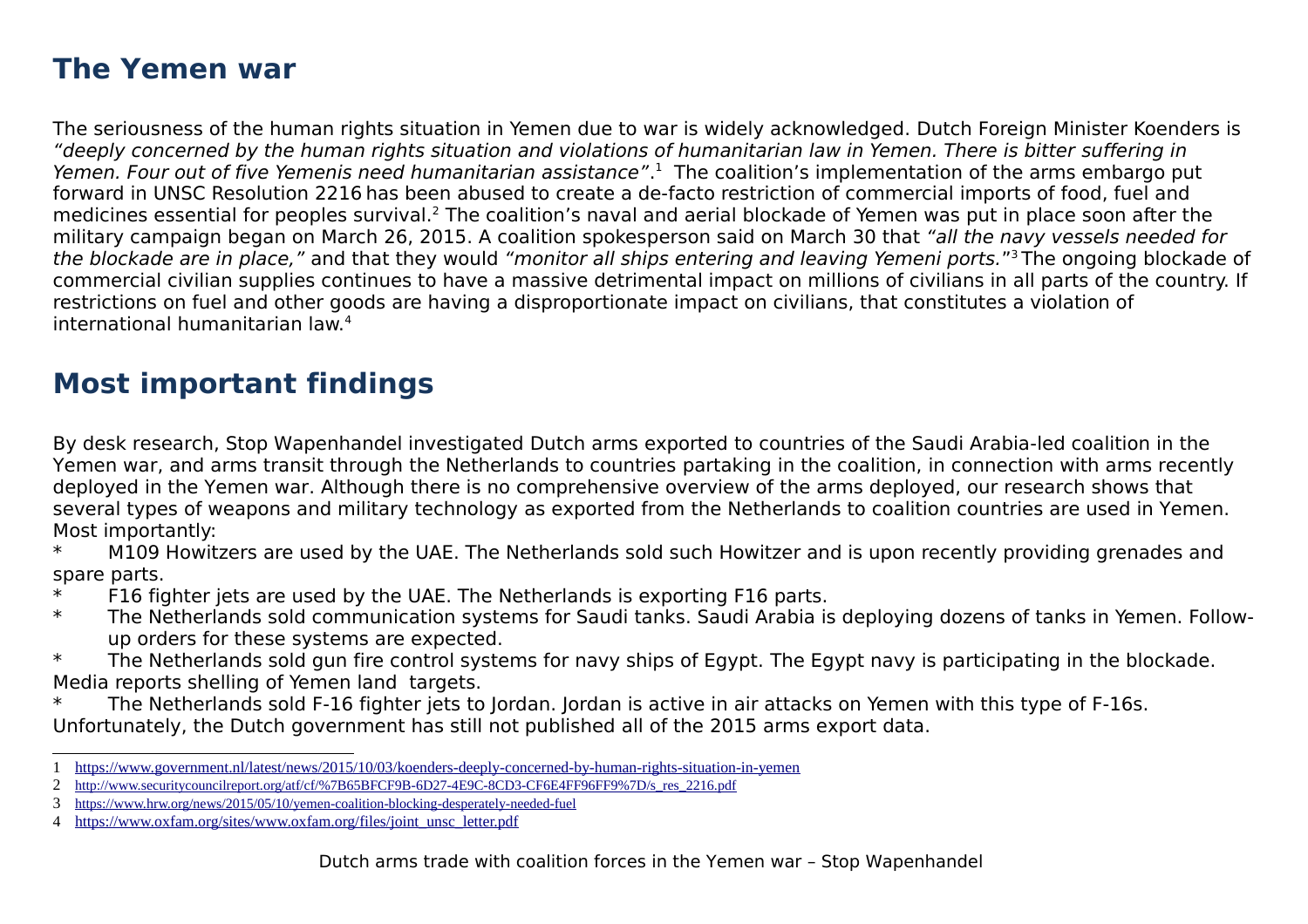# **Dutch arms exports to Saudi-led coalition countries in the Yemen war (2004-2014) Use of weapon systems and components in Yemen as exported by the Netherlands**

**Export data on these pages are very compressed. See for more information**

**<http://www.stopwapenhandel.org/informatie/Overheid/overheid>**

**For recent governmental notification letters to the parliament (all export licenses above € 2 million) a link is provided.**

## **UAE**

### **Dutch exports to UAE**

2004: components radar- and radar fire control systems

2005: components radar- and radar fire control systems

2006: components radar fire control systems, components M109 howitzers

2007: components surveillance and air defense radar systems, portable surveillance radars

2009: components of rocket launchers (via US)

2012: technology for platform elevator, components for guided projectiles (via Turkey)

2013: components for M109 howitzers

2014: surveillance radar – and identification systems (for installation in patrol vessels), 61,3 million dollar<sup>[5](#page-4-0)</sup>

2014: components for M109 howitzers

2014: aircraft parts for F16

2014: naval equipment for Sea Sparrow Canister (via US)

2014: ammunition caliber 5,56 mm (from Swiss)

#### **Dutch transit to UAE (under license)**

2010: ammunition (7,62x51 mm)

2012: ammunition calibre .50

2013: ammunition various calibre, cartridges cal 12,7mm

2014: ammunition for small arms (from Swiss)

<span id="page-4-0"></span><sup>5</sup> [https://www.rijksoverheid.nl/binaries/rijksoverheid/documenten/kamerstukken/2014/12/10/kamerbrief-over-wapenexport-naar-de-verenigde-arabische-emiraten/kamerbrief-over](https://www.rijksoverheid.nl/binaries/rijksoverheid/documenten/kamerstukken/2014/12/10/kamerbrief-over-wapenexport-naar-de-verenigde-arabische-emiraten/kamerbrief-over-)[wapenexport-naar-de-verenigde-arabische-emiraten.pdf](https://www.rijksoverheid.nl/binaries/rijksoverheid/documenten/kamerstukken/2014/12/10/kamerbrief-over-wapenexport-naar-de-verenigde-arabische-emiraten/kamerbrief-over-wapenexport-naar-de-verenigde-arabische-emiraten.pdf)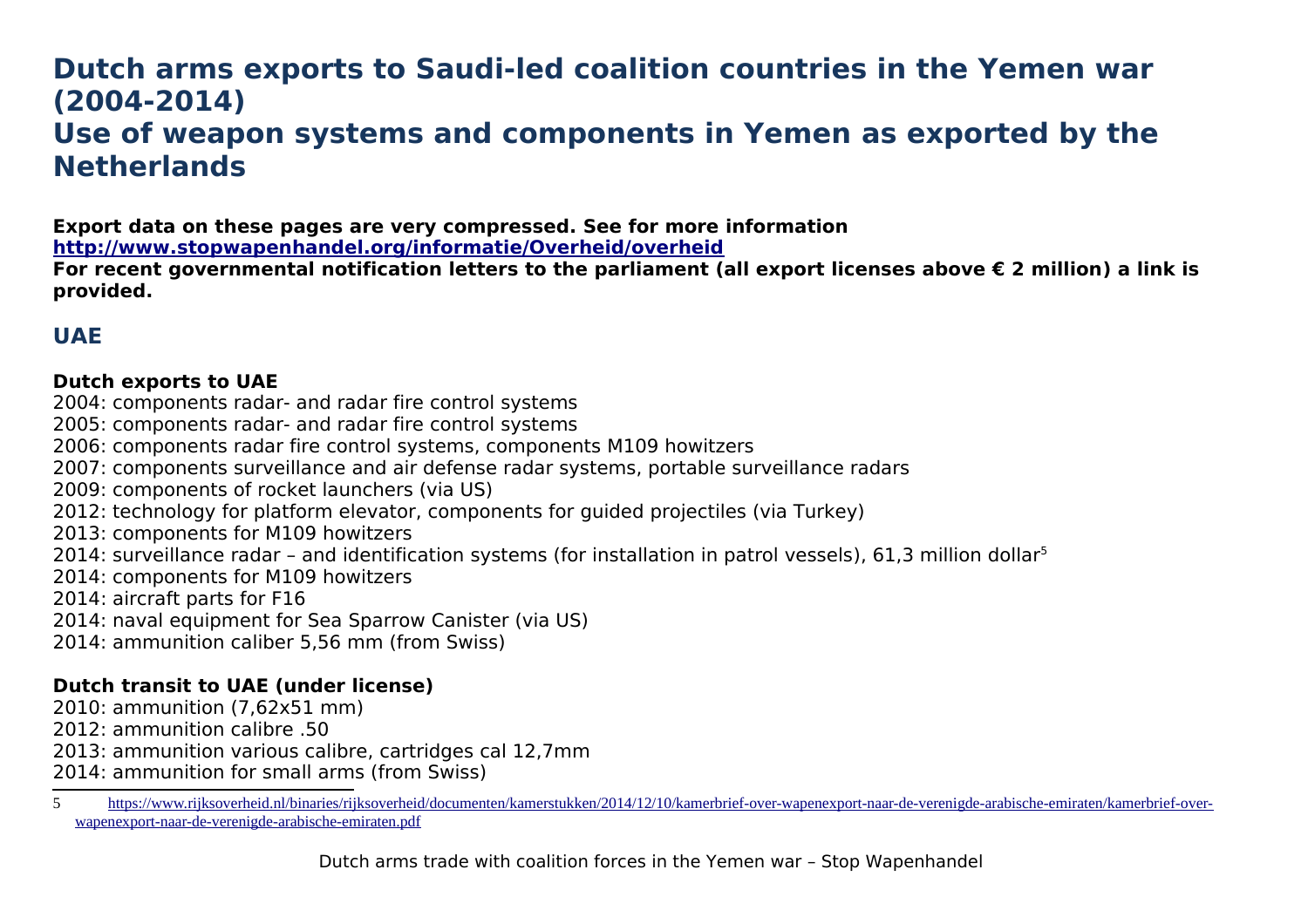2014: fuses (from France) 2014: ammunition caliber 7,62x51 (from Swiss) 2014: armoured cars (from UK)

#### **Arms used by UAE in Yemen as exported by the Netherlands**

The UAE used the M109 Howitzer ('King of Battlefield') in Yemen<sup>[6](#page-5-0)</sup>. Propelled grenades fired by these howitzers have a range of 35 kilometers and can be used for heavy shelling at long distance. A tactic with an enormous risk of collateral damage. The Netherlands sold 8[7](#page-5-1) of these heavy self-propelled artillery systems (M109A2/A3 version or M109L47)<sup>7</sup> to the UAE in 1997, after an RDM upgrade. There are still [8](#page-5-2)5<sup>8</sup> or 87<sup>[9](#page-5-3)</sup> in use. (Jordan also bought M109 howitzers (see table) from the Netherlands, but is not involved in ground operations in Yemen.) The sale of the howitzers to the UAE itself may be a long time ago. However, according to the last published reports the Netherlands exported components for M109 howitzers as recent as 2014.<sup>[10.](#page-5-4)</sup> Also, in April 2006<sup>[11](#page-5-5)</sup> and in December 2011 52200 grenades of this calibre from Germany left Flushing (Vlissingen) by a ship heading for the UAE<sup>[12](#page-5-6)</sup>. UAE also deployed 30 fighter jets of Lockheed Martin F-16E/F Desert Falcon<sup>[13](#page-5-7)</sup>.

## **Saudi Arabia**

#### **Dutch exports to Saudi-Arabia**

2007: components F15 fighter jet engines, components military communication systems

2008: communication systems and helmet sets, chairs for flight simulator (via UK)

2009: portable surveillance radars, components for portable surveillance radars, communication systems

2010: components armored vehicles (via Belgium)

2012: components of military simulation systems (via France), simulation bombs

2013: components military simulation systems (via Germany); small: components for Typhoon fighter jets (via Germany, 23,5 thousand euro) and F15 fighter jets (21,7 thousand euro)

2014: armoured Lexus LX570

2014: components for military simulation system

2014: software for radar systems

2014: aircraft parts for F15

- <span id="page-5-1"></span>7 <http://www.army-guide.com/eng/product3730.html>
- <span id="page-5-2"></span>8 [http://csis.org/files/media/csis/pubs/060728\\_gulf\\_uae.pdf](http://csis.org/files/media/csis/pubs/060728_gulf_uae.pdf)

<span id="page-5-0"></span><sup>6</sup> [http://defence-blog.com/army/m109-howitzer-emerged-in-southern-yemen.html.](http://defence-blog.com/army/m109-howitzer-emerged-in-southern-yemen.html)

<span id="page-5-3"></span><sup>9</sup> <http://www.military-info.de/Streitkraefte/vae.htm>

<span id="page-5-4"></span><sup>10</sup> <https://www.rijksoverheid.nl/binaries/rijksoverheid/documenten/rapporten/2014/11/11/maandrapportage-uitvoer-militaire-goederen-juli-2013/juli-2013.pdf>

<span id="page-5-5"></span><sup>11</sup> <https://www.rijksoverheid.nl/binaries/rijksoverheid/documenten/rapporten/2007/01/12/maandrapportage-militaire-goederen-april-2006/april-2006-def.pdf>

<span id="page-5-7"></span><span id="page-5-6"></span><sup>12</sup> <https://www.rijksoverheid.nl/binaries/rijksoverheid/documenten/rapporten/2012/01/06/maandrapportage-doorvoer-militaire-goederen-december-2011/december-2011-doorvoer.pdf> 1[3 http://www.nytimes.com/aponline/2015/10/06/world/middleeast/ap-ml-yemen.html](http://www.nytimes.com/aponline/2015/10/06/world/middleeast/ap-ml-yemen.html)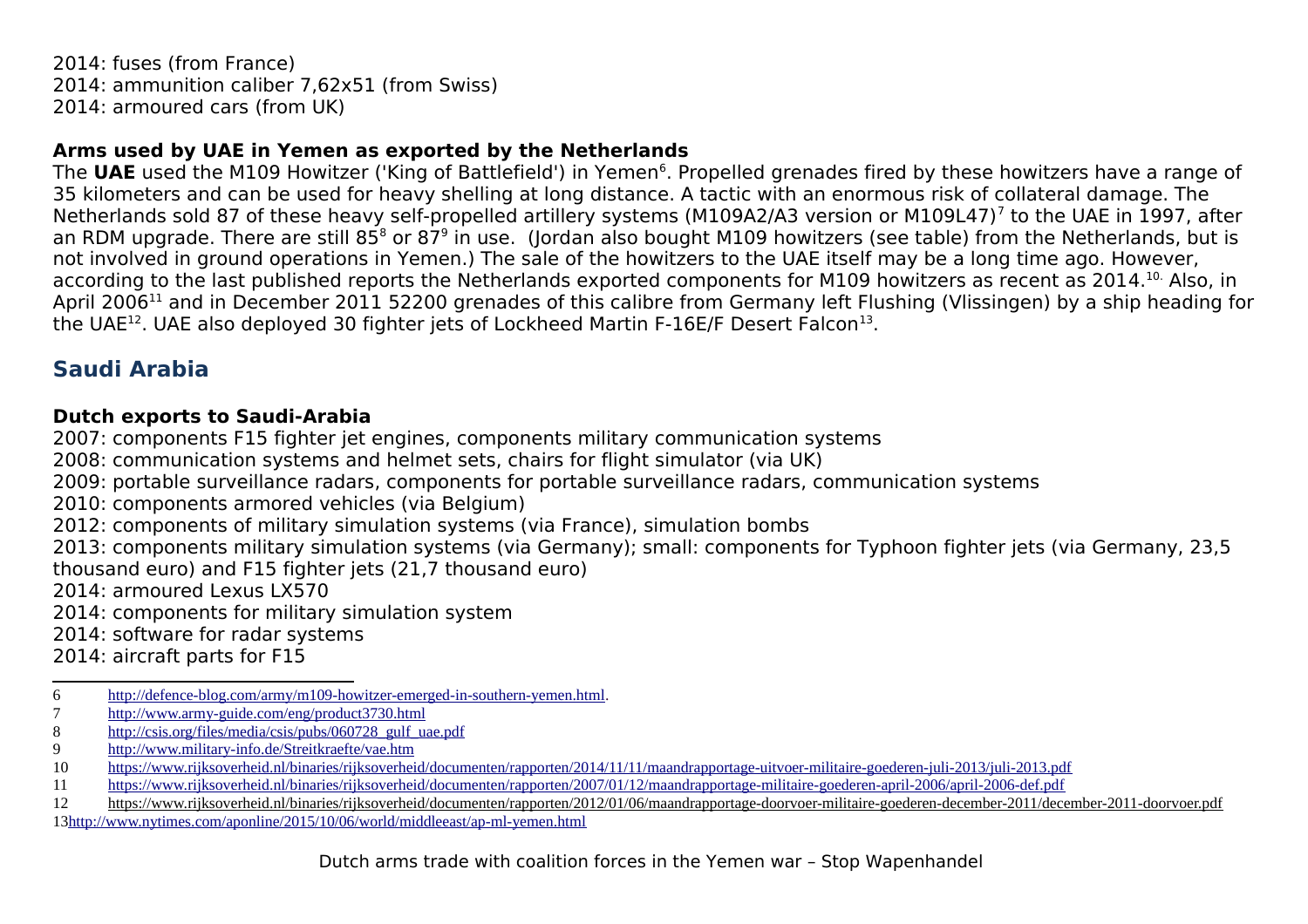2014: unspecified other aircraft (via Germany) 2014: components for Hawk jet trainers 2014: naval systems (via France) 2014: optech (via Germany)

### **Dutch transit to Saudi Arabia (under license)**

2014: training and smoke grenades (from Belgium)

### **Arms used by Saudi Arabia in Yemen as exported by the Netherlands**

In August, **Saudi Arabia** has sent new military equipment into Yemen, including dozens of tanks, armored vehicles and personnel carriers<sup>[14](#page-6-0)</sup>. In 2012 the Dutch government has granted an export license for communication systems for Saudi Main Battle Tanks worth € 6.6 million. In 2012 Thales said it was expecting follow-up orders for several hundreds of vehicles. The stage of this follow-up order is unknown $^{15}$  $^{15}$  $^{15}$ .

The Netherlands sold components for Typhoon fighter jets and F-15 Fighter jets, both fighter jet types are used in air strikes on Yemen[.16](#page-6-2)

## **Jordan**

### **Dutch exports to Jordan**

2007: night vision binoculars 2008: night vision binoculars 2009: F16 fighter jets, defensive equipment 2010: armoured vehicles, M109-howitzers, ammunition 25mm 2013: ammunition 25mm, YPR armed armored vehicles 2014: armour 2014: ammunition calibre 25 mm 2014: armoured cars 2015: 52 Maverick air-ground missiles and supplies, mission material for F16 (total 4,75 million) $^{17}$  $^{17}$  $^{17}$ 

2015: various types of DAF trucks, DAF components and DAF tools, YPR armored tracked vehicles for cannibalisation, YPR spare parts and YPR (test) tools (4,8 million euro – second part of delivery of a total contract of 6,4 million euro is planned for April

<span id="page-6-0"></span><sup>14</sup> <http://www.defensenews.com/story/defense/international/mideast-africa/2015/08/06/military-reinforcements-enter-yemen-saudi-arabia/31231199/>

<span id="page-6-1"></span><sup>15</sup> <http://thalesalerts.nl/2011/februari/SOTAS%20USA.docx/>

<span id="page-6-2"></span><sup>16</sup> <http://airheadsfly.com/2015/03/27/yemen-air-strikes-not-only-saudi-affair/>

<span id="page-6-3"></span><sup>17</sup> [https://www.rijksoverheid.nl/binaries/rijksoverheid/documenten/kamerstukken/2015/08/25/kamerbrief-over-afgifte-exportvergunning-defensiematerieel-naar-jordanie/kamerbrief-over](https://www.rijksoverheid.nl/binaries/rijksoverheid/documenten/kamerstukken/2015/08/25/kamerbrief-over-afgifte-exportvergunning-defensiematerieel-naar-jordanie/kamerbrief-over-afgifte-exportvergunning-defensiematerieel-naar-jordanie.pdf)[afgifte-exportvergunning-defensiematerieel-naar-jordanie.pdf](https://www.rijksoverheid.nl/binaries/rijksoverheid/documenten/kamerstukken/2015/08/25/kamerbrief-over-afgifte-exportvergunning-defensiematerieel-naar-jordanie/kamerbrief-over-afgifte-exportvergunning-defensiematerieel-naar-jordanie.pdf)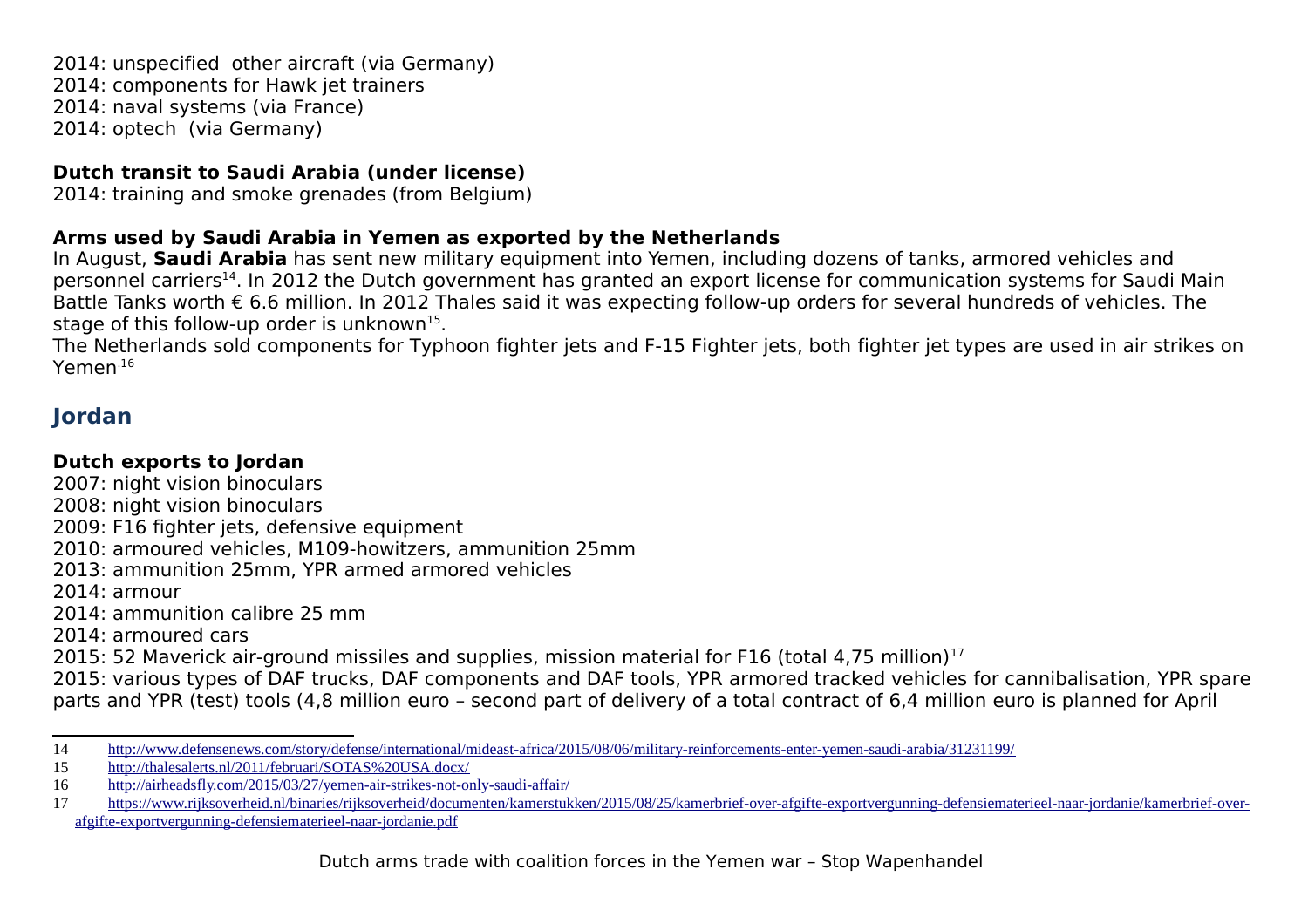$2016)^{18}$  $2016)^{18}$  $2016)^{18}$ 

#### **Arms used by Jordan in Yemen as exported by the Netherlands**

**Jordan** has deployed six F16s. The Netherlands has sold dozens of its surplus F16s to Jordan, most recently in 2013<sup>[19](#page-7-1)</sup>. The Jordan air force owns a maximum of 79 F16s of which 24 are bought in the Netherlands, 14 in Belgium and 32 in the US. The Netherlands also recently granted license for air-ground missiles and mission material for the F-16. Analysts indicate that the Jordanian air force is actively participating in the air strikes<sup>[20](#page-7-2)</sup>.

## **Egypt**

#### **Dutch exports to Egypt**

2005: armored cars and guided anti tank weapons for armored vehicles 2006: components radar fire control systems, guided projectiles 2007: components radar fire control systems, equipment for C3-consoles (via US) 2008: components radar fire control systems, thermal imaging cameras (via UK) 2009: components radar fire control systems, components for armored vehicles 2012: components radar- and C3-systems (via US) 2013: data management systems, radar- and C3-system parts (via US) 2014: components radar- and C3-systems (via US) 2014: naval components (via Germany) 2015: radar- and C3 systems (30,1 million euro) for Gowind class corvettes $^{21}$  $^{21}$  $^{21}$ .

### **Dutch transit to Egypt (under license)**

2010: shell loads and fuses

Like their Malaysian counterparts, the Egyptian Gowind corvettes will be fitted with the Thales SMART-S Mk 2 surveillance and target designation radar<sup>[22](#page-7-4)</sup>.

<span id="page-7-0"></span><sup>18</sup> [https://www.rijksoverheid.nl/binaries/rijksoverheid/documenten/kamerstukken/2015/03/04/kamerbrief-over-vergunning-voor-export-defensiematerieel-naar-jordanie/kamerbrief-over](https://www.rijksoverheid.nl/binaries/rijksoverheid/documenten/kamerstukken/2015/03/04/kamerbrief-over-vergunning-voor-export-defensiematerieel-naar-jordanie/kamerbrief-over-vergunning-voor-export-defensiematerieel-naar-jordanie.pdf)[vergunning-voor-export-defensiematerieel-naar-jordanie.pdf](https://www.rijksoverheid.nl/binaries/rijksoverheid/documenten/kamerstukken/2015/03/04/kamerbrief-over-vergunning-voor-export-defensiematerieel-naar-jordanie/kamerbrief-over-vergunning-voor-export-defensiematerieel-naar-jordanie.pdf)

<span id="page-7-1"></span><sup>19</sup> <http://www.defenseindustrydaily.com/jordan-buys-20-f16-mlu-from-holland-belgium-updated-02176/> [http://www.denederlandsegrondwet.nl/9353000/1/j9tvgajcovz8izf\\_j9vvihlf299q0sr/vjdebmzmg0sr](http://www.denederlandsegrondwet.nl/9353000/1/j9tvgajcovz8izf_j9vvihlf299q0sr/vjdebmzmg0sr)

<span id="page-7-2"></span><sup>20</sup> <http://english.alarabiya.net/en/perspective/analysis/2015/03/27/Jordan-s-role-in-Yemen-part-of-its-commitment-to-Arab-stability-analysts.html>

<span id="page-7-3"></span><sup>21</sup> [https://www.rijksoverheid.nl/binaries/rijksoverheid/documenten/kamerstukken/2015/09/01/kamerbrief-over-vergunning-export-militair-materieel-naar-egypte-via-frankrijk/kamerbrief](https://www.rijksoverheid.nl/binaries/rijksoverheid/documenten/kamerstukken/2015/09/01/kamerbrief-over-vergunning-export-militair-materieel-naar-egypte-via-frankrijk/kamerbrief-over-vergunning-export-militair-materieel-naar-egypte-via-frankrijk.pdf)[over-vergunning-export-militair-materieel-naar-egypte-via-frankrijk.pdf](https://www.rijksoverheid.nl/binaries/rijksoverheid/documenten/kamerstukken/2015/09/01/kamerbrief-over-vergunning-export-militair-materieel-naar-egypte-via-frankrijk/kamerbrief-over-vergunning-export-militair-materieel-naar-egypte-via-frankrijk.pdf)

<span id="page-7-4"></span><sup>22</sup> <http://www.janes.com/article/50733/work-begins-on-first-egyptian-gowind-corvette>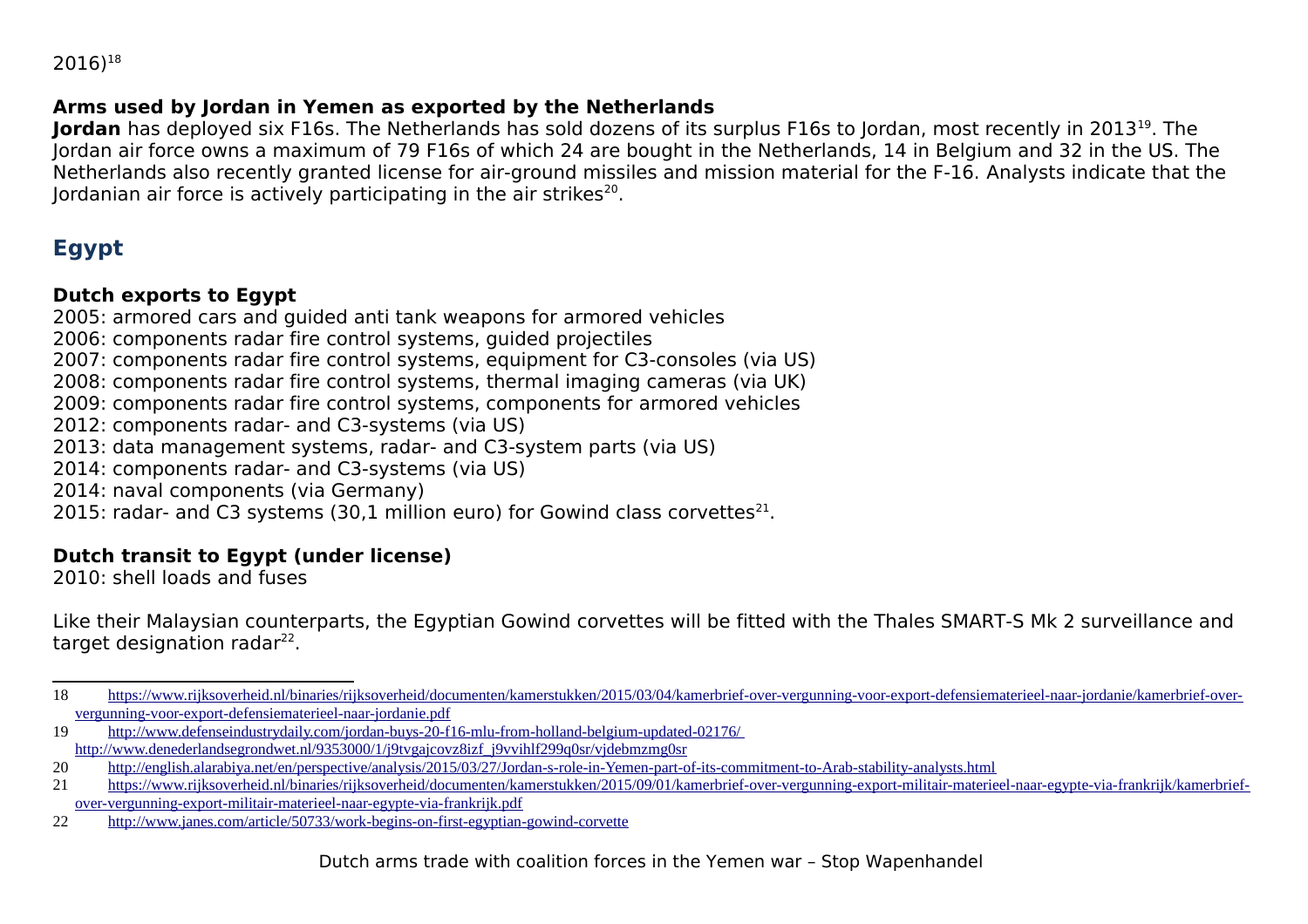#### **Arms used by Egypt in Yemen as exported by the Netherlands**

Since March, Egypt's navy is participating in the naval blockade. Media report shelling of land targets<sup>[23](#page-8-0)</sup>.

Egypt has deployed at least two gunboats and two destroyers, three are known by name: $^{24}$  $^{24}$  $^{24}$ 

- \* ENS Alexandria F911 Oliver Hazard Perry-class Frigate (has Mk92 Mod.2 missile/gun fire control, a Thales-licensed product),
- \* Sulayman Ezzat 682 Ambassador MK Class Fast Attack Craft, and
- \* Fuad Zakri 684 Ambassador MK III-class Fast Attack Craft.

Both Ambassador MK-class ships have Thales sting gun fire control and Scout surface search, both produced by the Dutch Thales division. Note that the electronic equipment is described in a government letter as ground search radar, suggesting defensive use<sup>[25](#page-8-2)</sup>. The equipment however is also fire control, in other words: the search is for a target detection and for firing grenades.

At the end of July Egypt extended its participation in the Saudi-led coalition for another six months<sup>[26](#page-8-3)</sup>. In this light, it is unclear how a recent Dutch export license for radar and communication for the Gowind Combat Corvettes for **Egypt**'s navy is compatible with the EU Common Position on arms export. In answer to parliamentary questions the government is still not very clear on how it sees the role of the Egypt navy in the Yemen blockade<sup>[27](#page-8-4)</sup>. An eyewitness told the Military Times that "the Egyptians have been rigid, not letting anything through."[28](#page-8-5)

#### **For the following arms exports, no use in Yemen has been found:**

### **Morocco**

#### **Dutch exports to Morocco**

2004: components radar systems 2009: frigates 2010: decoy launchers (via Denmark) 2012: components for military vehicles 2014: components for radar- and C3-systems 2014: naval parts

<span id="page-8-0"></span><sup>23</sup> <http://english.ahram.org.eg/NewsContent/1/64/126506/Egypt/Politics-/Egyptian-warships-shell-Houthis-outside-Yemeni-cit.aspx>

<span id="page-8-1"></span><sup>24</sup> <http://www.aa.com.tr/en/politics/egypt-sent-warships-to-yemens-gulf-of-aden-official/63384>

<span id="page-8-2"></span><sup>25</sup> <https://zoek.officielebekendmakingen.nl/kst-22054-263.html>

<span id="page-8-3"></span><sup>26</sup> <http://www.defensenews.com/story/defense/2015/08/01/egypt-prolongs-role-saudi-led-yemen-coalition/30998873/>

<span id="page-8-4"></span><sup>27</sup> <http://www.tweedekamer.nl/kamerstukken/kamervragen/detail?id=2015Z15790&did=2015D38859>

<span id="page-8-5"></span><sup>28</sup> <http://www.militarytimes.com/story/military/2015/03/27/saudi-arabia-egypt-yemen-airstrikes/70545168/>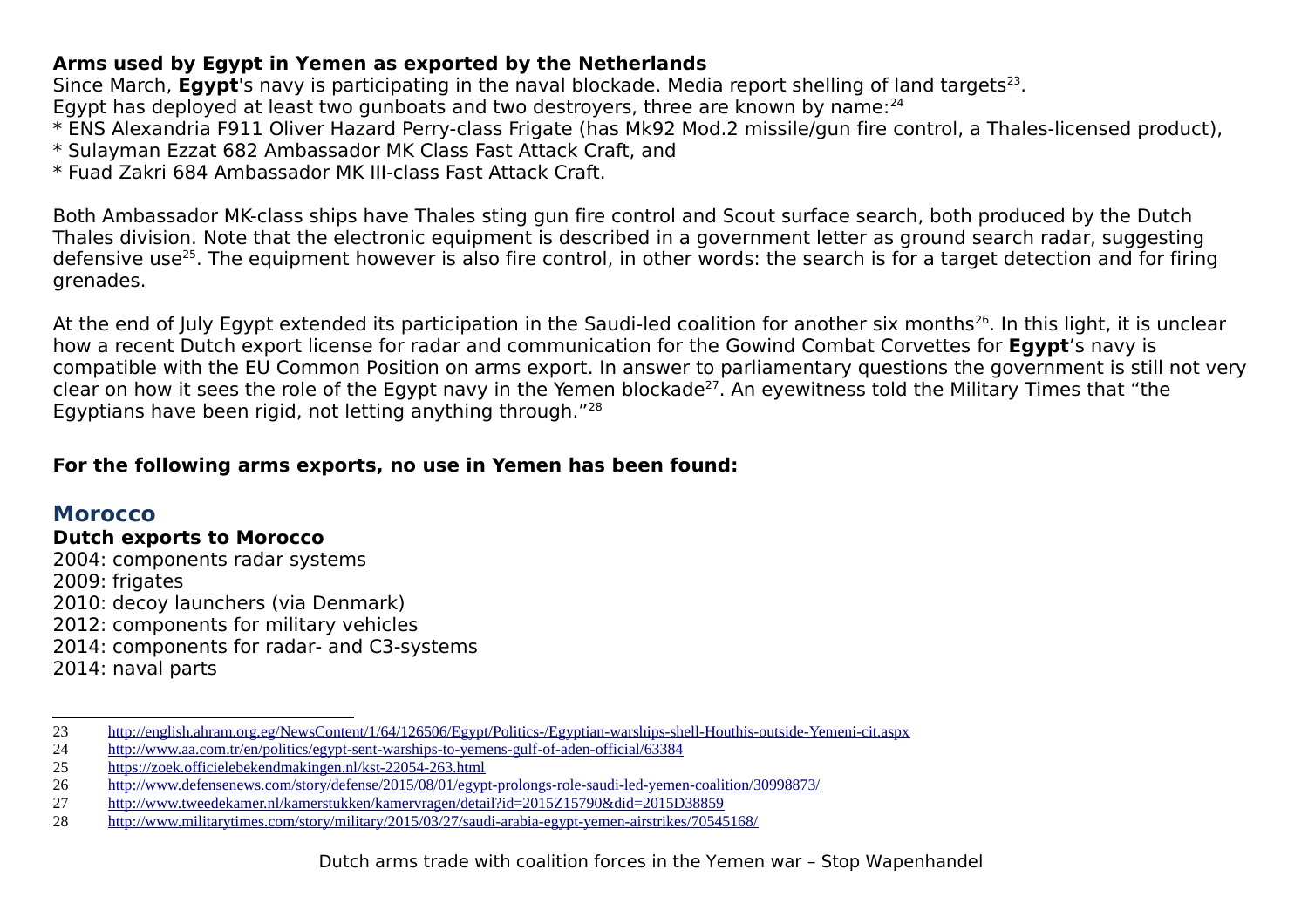## **Qatar**

#### **Dutch exports to Qatar**

2004: components radar- and radar fire control systems 2005: components radar- and radar fire control systems 2012: components radar- and C3-systems (partly via France) 2013: components military simulation systems (via Germany) 2014: comonents armoured cars (via Germany) 2014: technology for decontamination equipment 2014: ammunition cal. 7.62x51 mm

#### **Dutch transit to Qatar (under license)**

2014: small arms ammunition cal. 7.62x51 mm (from Belgium)

### **Kuwait**

**Dutch exports to Kuwait** 2006: communication systems

## **Bahrain**

**Dutch exports to Bahrain** 2004: components radar systems, military trucks

2007: military trucks

#### **Dutch transit to Bahrain (under license)**

2014: missile parts (from France)

### **Sudan**

**Dutch exports to Sudan** 2006: pontoons (for UN)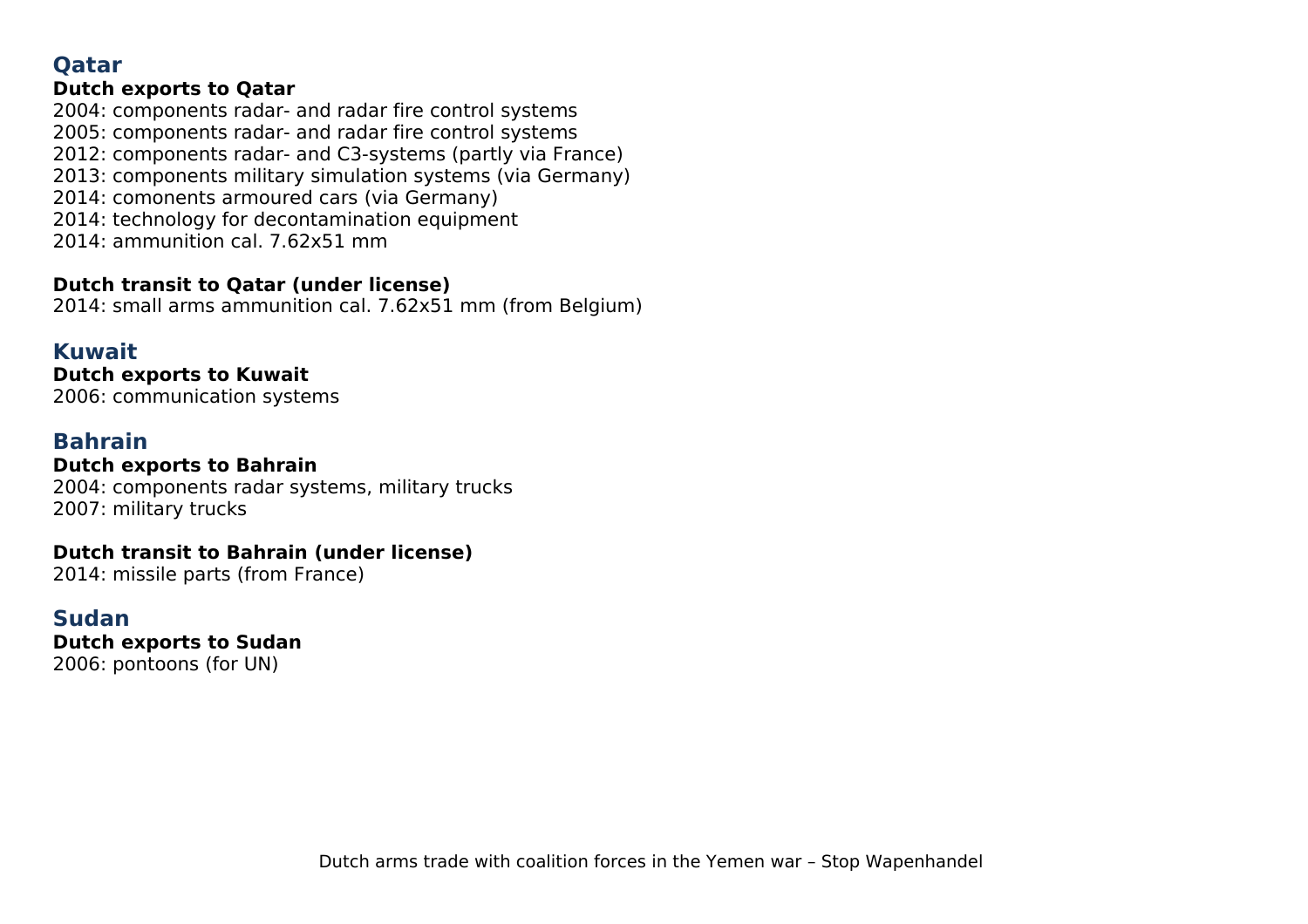# **Annex 1 Summary Dutch arms export licenses (2005-2014) for Saudi-led coalition countries in the Yemen war in million euro**

**Source: Governmental reports on Dutch arms export** 

**Note: The government still has not published its first half of 2015 arms export information.** 

| <b>Country</b> | 2005  | 2006 | 2007  | 2008           | 2009   | 2010  | 2011           | 2012  | 2013                     | 2014  | <b>Total</b> |
|----------------|-------|------|-------|----------------|--------|-------|----------------|-------|--------------------------|-------|--------------|
| Morocco        | 0,18  | 0,04 |       | $\blacksquare$ | 555,00 | 0,60  | $\blacksquare$ | 10,00 | $\overline{\phantom{0}}$ | 44,50 | 610,32       |
| Egypt          | 40,36 | 0,29 | 14,69 | 3,39           | 1,27   | 8,21  | 0,16           | 9,33  | 6,54                     | 0,32  | 84,56        |
| Jordan         |       |      | 0,67  | 2,76           | 29,10  | 29,73 | $\blacksquare$ | 0,04  | 1,89                     | 14,47 | 78,66        |
| <b>UAE</b>     | 0,31  | 1,93 | 1,27  | 0,28           | 9,07   | 2,26  | 0,17           | 3,50  | 1,37                     | 51,26 | 71,42        |
| Qatar          | 0,53  | 0,05 | 0,15  | 0,54           | 0,21   | 0,18  | 0,07           | 40,30 | 0,92                     | 1,57  | 44,52        |
| Saudi-Arabia   |       | 0,01 | 7,74  | 1,92           | 5,76   | 2,30  | 0,19           | 6,61  | 1,81                     | 1,46  | 27,80        |
| Kuwait         |       | 3,25 |       |                |        |       |                | 0,36  |                          |       | 3,61         |
| <b>Bahrain</b> | 0,04  | 0,22 | 1,90  | 0.03           |        |       |                | 0,23  |                          |       | 2,42         |
| Sudan          |       | 0,56 |       |                |        |       |                |       |                          |       | 0,56         |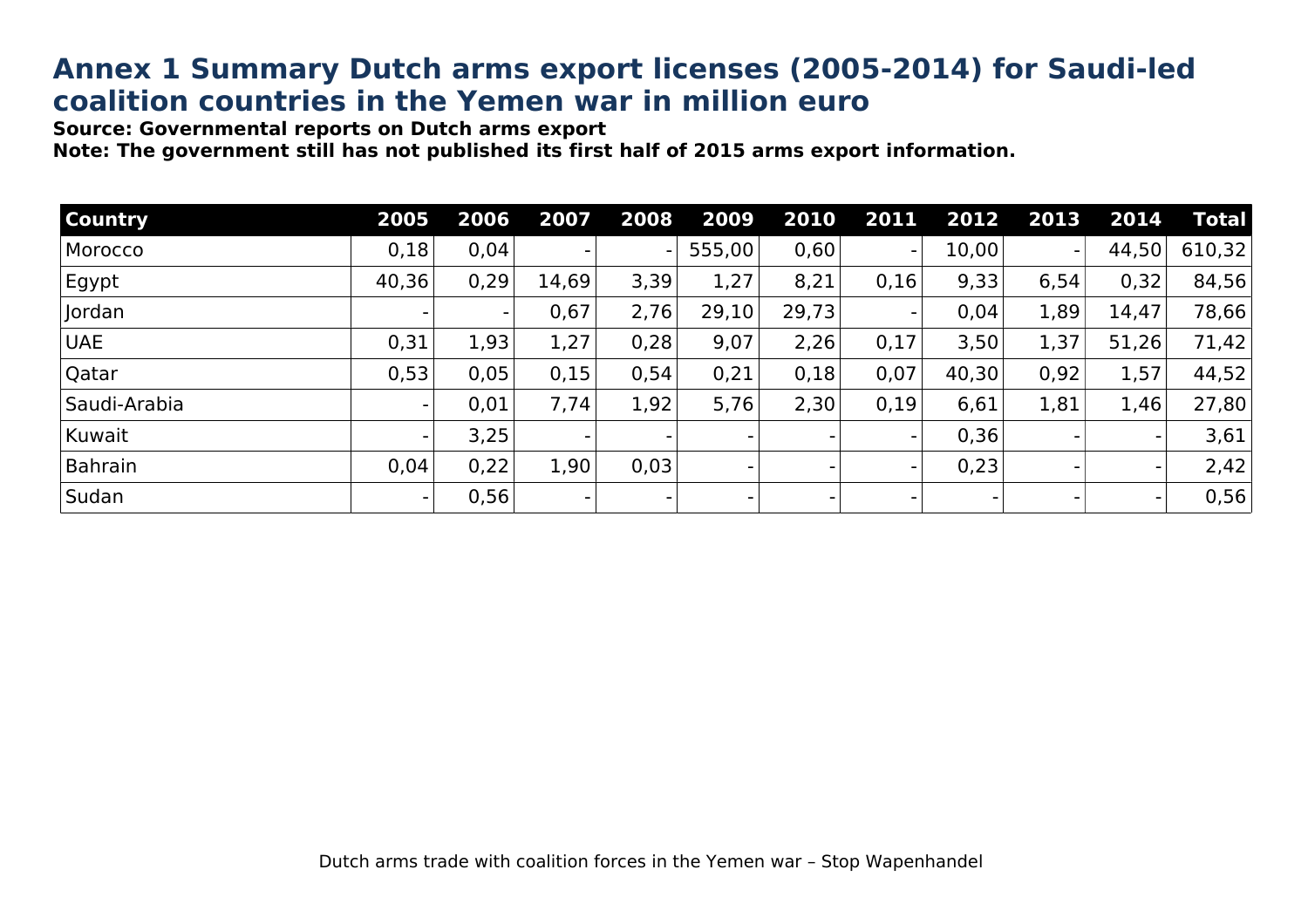# **Annex 2 - Dutch transits to the Saudi-led coalition countries (2010-2013)**

| Year | Consent nr /<br><b>Notification</b> | <b>Number</b>  | <b>Product description</b>                                             | <b>Country of Country of</b><br>origin | destination | <b>Means</b> of<br>transport | <b>Location</b><br>notification |
|------|-------------------------------------|----------------|------------------------------------------------------------------------|----------------------------------------|-------------|------------------------------|---------------------------------|
| 2010 | notification                        |                | Mobile radar on truck with supplies                                    | Italy                                  | Bahrain     | Plane                        | Schiphol                        |
| 2010 | 28619901                            | 205            | 190 Machine guns cal. 7,62 mm, 5,56 mm and .50 and 15 training weapons | Belgium                                | Bahrain     | Truck/Plane                  | Schiphol                        |
| 2010 | 28667043                            | 131            | 108 Machine guns cal. 7,62 mm and 23.50                                | Belgium                                | Bahrain     | Plane                        | Schiphol                        |
| 2012 | notification                        | $\overline{4}$ | Components of military planes                                          | <b>US</b>                              | Bahrain     | Plane                        | Schiphol                        |
| 2012 | notification                        |                | Military vehicle                                                       | France                                 | Dubai, UAE  | Plane                        | Schiphol                        |
| 2010 | notification                        | 3              | Components of 120mm artillery (Breech Blocks)                          | <b>US</b>                              | Egypt       | Plane                        | Schiphol                        |
| 2011 | 28940467                            |                | Pistol cal. 9 mm                                                       | <b>US</b>                              | Egypt       | Plane                        | Schiphol                        |
| 2010 | 28671482                            |                | Tank (Skoda) calibre 7,5 cm                                            | Swiss                                  | Jordan      | Car//Ship                    | Rotterdam                       |
| 2011 | 28840659                            | 3000           | Grenades cal. 56 mm                                                    | France                                 | Jordan      | Plane                        | Maastricht                      |
| 2011 | notification                        | 20             | Components of military helicopters                                     | <b>US</b>                              | Jordan      | Plane                        | Schiphol                        |
| 2011 | notification                        | 3              | Components of UH-1 and AH-1 helicopters                                | <b>US</b>                              | Jordan      | Plane                        | Schiphol                        |
| 2011 | notification                        | 3              | Components of military helicopters                                     | <b>US</b>                              | Jordan      | Plane                        | Schiphol                        |
| 2012 | notification                        | $\overline{2}$ | Parts of military helicopters                                          | <b>US</b>                              | Jordan      | Plane                        | Schiphol                        |
| 2012 | notification                        | $\overline{2}$ | Components of military helicopters                                     | <b>US</b>                              | Jordan      | Plane                        | Schiphol                        |
| 2012 | notification                        | 90 kg          | Camera systems EO-IR multi sensor                                      | Canada                                 | Jordan      | Plane                        | Schiphol                        |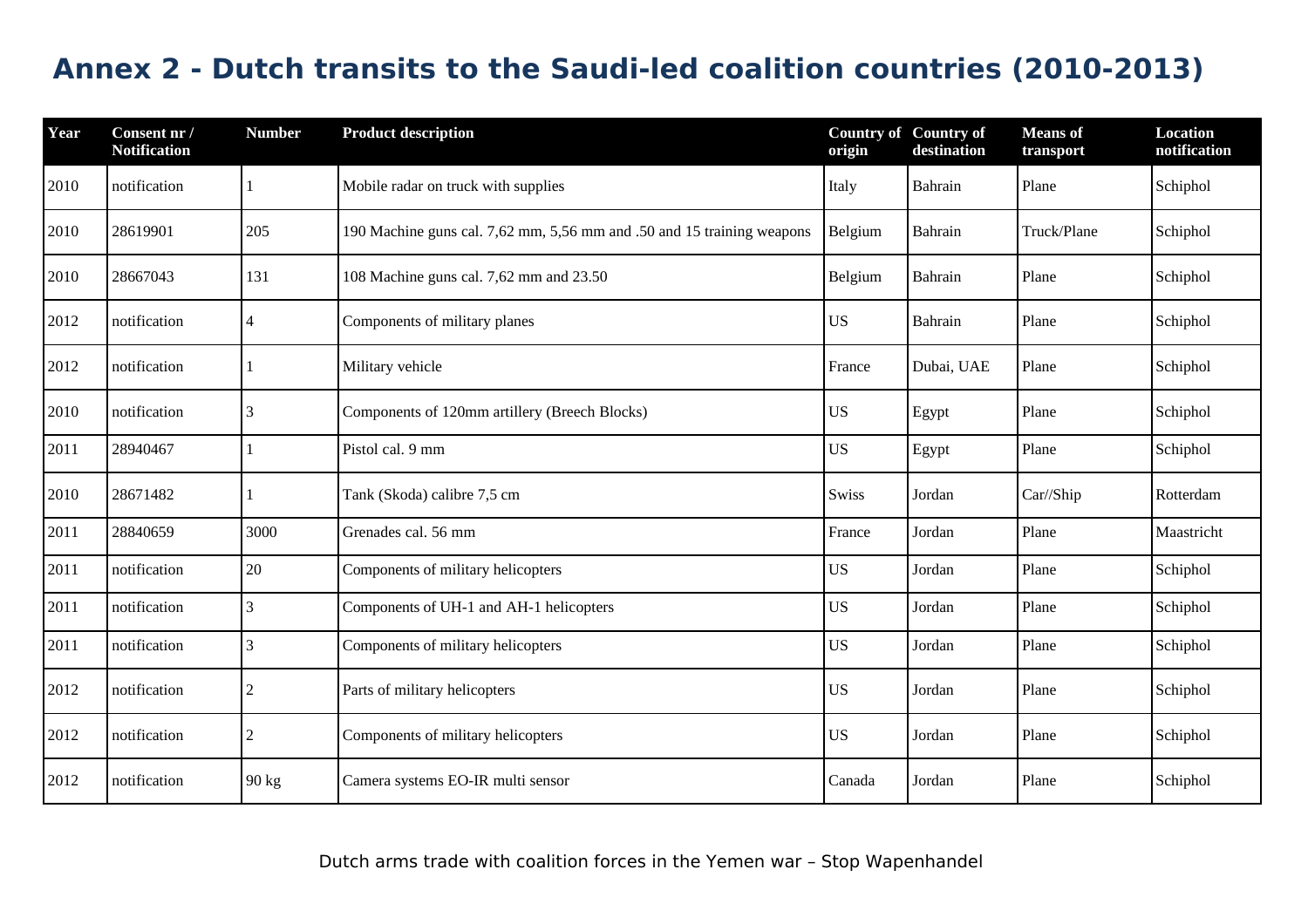| Year | Consent nr /<br><b>Notification</b> | <b>Number</b>  | <b>Product description</b>                                |           | <b>Country of Country of</b><br>destination | <b>Means</b> of<br>transport | <b>Location</b><br>notification |
|------|-------------------------------------|----------------|-----------------------------------------------------------|-----------|---------------------------------------------|------------------------------|---------------------------------|
| 2012 | notification                        | $\overline{2}$ | Parts of military helicopters                             | <b>US</b> | Jordan                                      | Plane                        | Schiphol                        |
| 2012 | notification                        | 23             | Parts of a military helicopter                            | <b>US</b> | Jordan                                      | Plane                        | Schiphol                        |
| 2012 | notification                        | 7              | Components of military helicopters and spare parts for it | US        | Jordan                                      | Plane                        | Schiphol                        |
| 2012 | notification                        | 20             | Machine guns and supplies cal. 7,62 mm                    | Belgium   | Jordan                                      | Plane                        | Maastricht                      |
| 2012 | notification                        | 200            | Pistols cal. 9 mm                                         | Germany   | Jordan                                      | Plane                        | Maastricht                      |
| 2012 | 29154562                            | 1200000        | Cartridges cal. 7,62x39 mm<br>Czech Rep.                  |           | Jordan                                      | Ship                         | Rotterdam                       |
| 2010 | 28601379                            | 13000          | Cartridges cal. 25 mm UN 0328 1.2C                        | Belgium   | Kuwait                                      | Ship                         | Eemshaven                       |
| 2010 | 28606192                            | 580000         | Cartridges calibre 7,62 en .308                           | Belgium   | Kuwait                                      | Truck/Ship                   | Rotterdam                       |
| 2010 | 28615353                            | 475000         | Cartridges cal. <.50<br>Italy                             |           | Kuwait                                      | Ship                         | Rotterdam                       |
| 2010 | 28634994                            | 22000          | Cartridges cal. 25 mm<br>Belgium                          |           | Kuwait                                      | Truck/ship                   | Rotterdam                       |
| 2010 | 28702485                            | 11000000       | Cartridges cal. 5,56 mm/7,62mm/.50                        | Belgium   | Kuwait                                      | Ship                         | Rotterdam                       |
| 2010 | 28732651                            | 30000          | Cartridges cal. 9 mm                                      | Italy     | Kuwait                                      | Ship                         | Rotterdam                       |
| 2010 | 28721048                            | 1              | Cartridges cal. 9 mm                                      | Italy     | Kuwait                                      | Plane                        | Schiphol                        |
| 2010 | 28748221                            | 192000         | Cartridges cal. <.50                                      | Belgium   | Kuwait                                      | Ship                         | Rotterdam                       |
| 2011 | 28768354                            | 4000000        | Cartridges cal. 5,56 mm                                   | Belgium   | Kuwait                                      | Ship                         | Rotterdam                       |
| 2011 | 28832001                            | 300000         | Cartridges cal. 9 mm                                      | Belgium   | Kuwait                                      | Car                          |                                 |

Dutch arms trade with coalition forces in the Yemen war – Stop Wapenhandel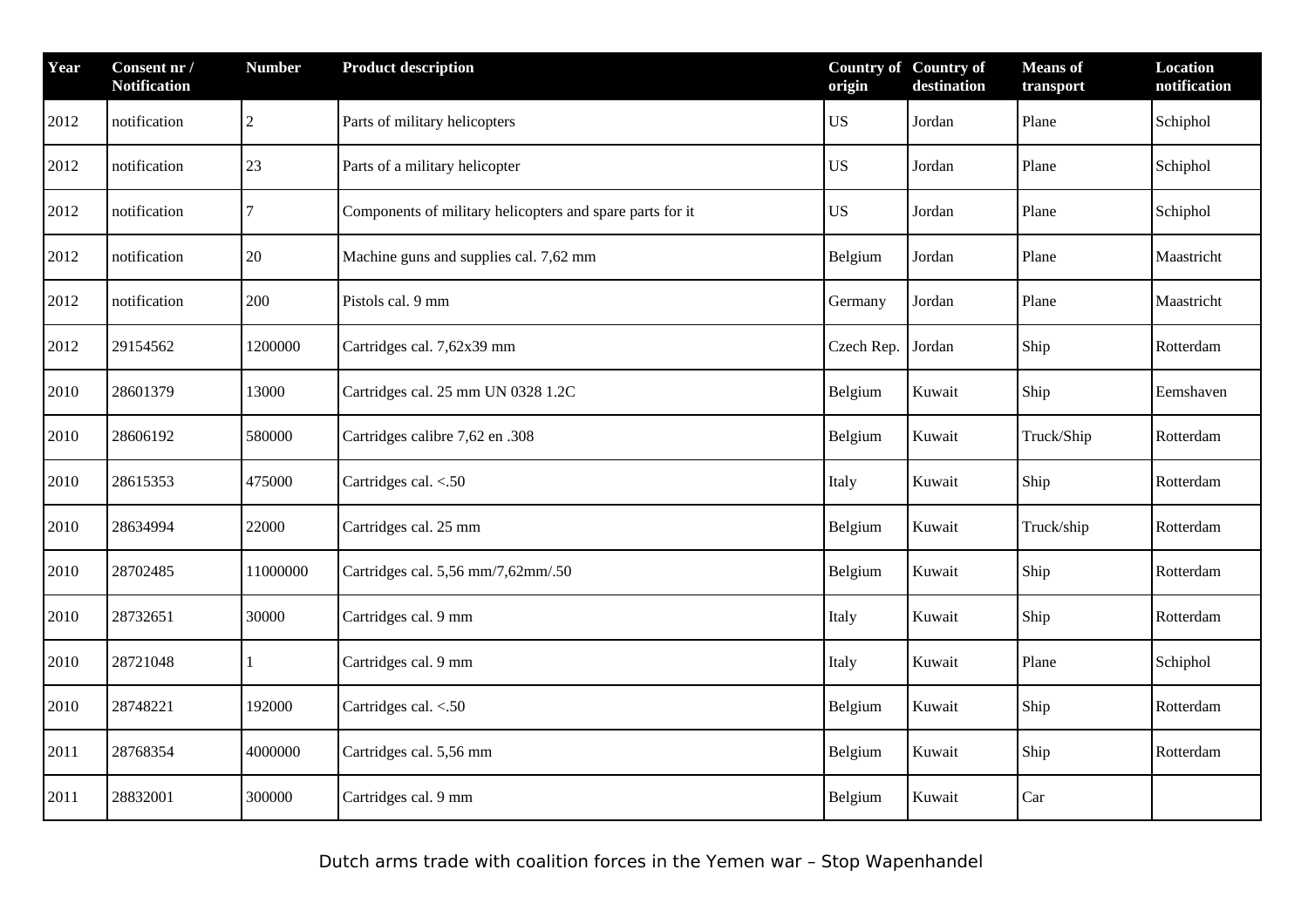| Year | Consent nr /<br><b>Notification</b> | <b>Number</b> | <b>Product description</b>                                                                              | <b>Country of Country of</b><br>origin | destination | <b>Means</b> of<br>transport | <b>Location</b><br>notification |
|------|-------------------------------------|---------------|---------------------------------------------------------------------------------------------------------|----------------------------------------|-------------|------------------------------|---------------------------------|
| 2011 | 28871465                            | 1727000       | Cartridges <.50                                                                                         | Italy                                  | Kuwait      | Ship/car                     | Rotterdam                       |
| 2011 | Melding                             | 28150 kg      | Parts of Pandur tanks                                                                                   | Spain                                  | Kuwait      | <b>Train</b>                 | Rotterdam                       |
| 2911 | 28938160                            | 6000000       | Cartridges cal. 4,6x30 mm                                                                               | Italy                                  | Kuwait      | Ship                         | Rotterdam                       |
| 2012 | 28981570                            | 6000000       | Cartridges cal. 4,6x30 mm                                                                               | Italy                                  | Kuwait      | Ship                         | Rotterdam                       |
| 2012 | 28996683                            | 14140         | 10800 cartridges with divers calibres, 90 grenades cal. 40 mm, 3250<br>Belgium<br>cartridges cal. 40 mm |                                        | Kuwait      | Ship                         | Rotterdam                       |
| 2012 | 29009287                            | 40            | Machine guns and spare parts cal. .50                                                                   | Belgium<br>Kuwait                      |             | Plane                        | Schiphol                        |
| 2012 | 29156964                            | 600000        | 200000 cartridges cal. .308 and 400000 cartridges cal. .32<br>Italy<br>Kuwait                           |                                        |             | Ship                         | Rotterdam                       |
| 2012 | 29196176                            | 220000        | 200000 cartridges cal. .36 and 20000 cartridges cal. 9mm<br>Italy                                       |                                        | Kuwait      | Ship                         | Rotterdam                       |
| 2013 | 29209251                            | 970000        | 890000 cartridges cal. 12 mm and 80000 cartridges cal. .410<br>Italy                                    |                                        | Kuwait      | Ship                         | Rotterdam                       |
| 2013 | 29209359                            | 480000        | Cartridges cal. 12 mm<br>Italy                                                                          |                                        | Kuwait      | Ship                         | Rotterdam                       |
| 2013 | 29209383                            | 616000        | Cartridges cal. 12 mm                                                                                   | Italy                                  | Kuwait      | Ship                         | Rotterdam                       |
| 2013 | 29209251                            | 970000        | 890000 cartridges cal. 12 mm and 80000 Cartridges cal. .410                                             | Italy                                  | Kuwait      | Ship                         | Rotterdam                       |
| 2013 | 29209359                            | 480000        | Cartridges cal. 12 mm<br>Italy<br>Kuwait                                                                |                                        |             | Ship                         | Rotterdam                       |
| 2013 | 29209383                            | 616000        | Cartridges cal. 12 mm                                                                                   | Italy                                  | Kuwait      | Ship                         | Rotterdam                       |
| 2010 | 28578148                            | 502           | 2 Pistols cal. .22 and .32 and 500 Cartridges                                                           | Germany                                | Kuwait VV   | Plane                        | Schiphol                        |
| 2010 | 28579233                            | 301           | 1 Shotgun cal. .22 and 300 Cartridges                                                                   | Germany                                | Kuwait VV   | Plane                        | Schiphol                        |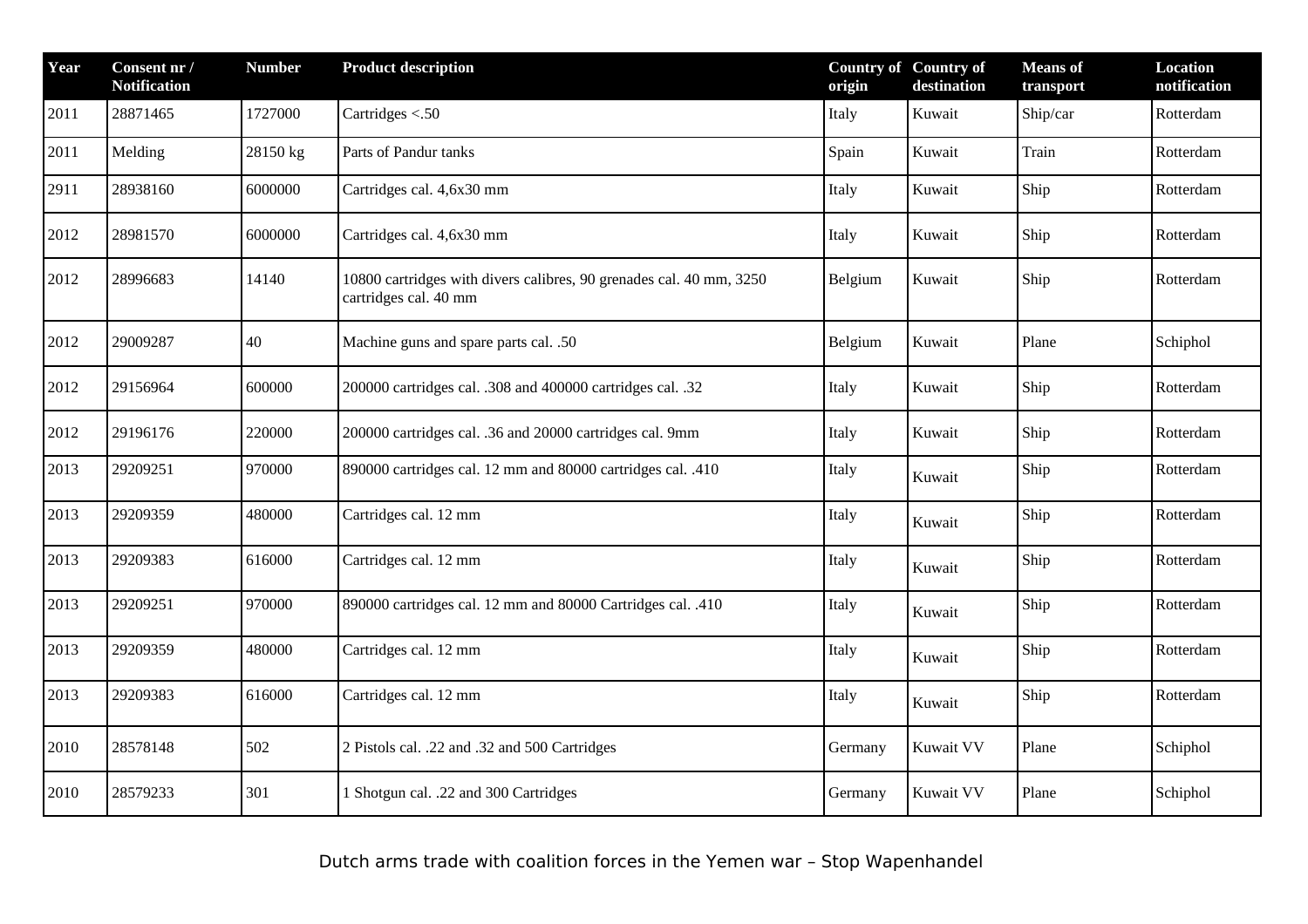| Year | Consent nr /<br><b>Notification</b> | <b>Number</b>          | <b>Product description</b>                                                                                                                                 | <b>Country of Country of</b><br>origin | destination  | <b>Means</b> of<br>transport | <b>Location</b><br>notification |
|------|-------------------------------------|------------------------|------------------------------------------------------------------------------------------------------------------------------------------------------------|----------------------------------------|--------------|------------------------------|---------------------------------|
| 2010 | 28578172                            | 502                    | 2 Pistols cal. .22 and .32 and 500 cartridges                                                                                                              | Germany                                | Kuwait VV    | Plane                        | Schiphol                        |
| 2010 | 28578156                            | 301                    | 1 Pistol cal. .22 and 300 cartridges                                                                                                                       | Germany                                | Kuwait VV    | Plane                        | Schiphol                        |
| 2010 | notification                        | 54878 kg               | Parts of military vehicles                                                                                                                                 | <b>US</b>                              | Qatar        | Plane                        | Schiphol                        |
| 2010 | 28601360                            | 1500                   | Cartridges cal. 90 mm UN 0328-1.2C, UN 0243-1.2H, UN 0005-1.1F                                                                                             | Belgium                                | Qatar        | Ship                         | Eemshaven                       |
| 2010 | 28670389                            | 4500000                | Cartridges calibre 9mm and 5,56 mm                                                                                                                         | Belgium                                | Qatar        | Car /Ship                    | Rotterdam                       |
| 2011 | notification                        | 560 kg                 | Military communication equipment<br>France                                                                                                                 |                                        | Qatar        | Plane                        | Schiphol                        |
| 2011 | notification                        | 1612 kg                | Parts of rocket launchers<br>France                                                                                                                        |                                        | Qatar        | Plane                        | Schiphol                        |
| 2011 | notification                        | 344 kg                 | Parts of military helicopters                                                                                                                              | France                                 | Qatar        | Plane                        | Schiphol                        |
| 2011 | notification                        | 1260 kg                | Parts of rocket launcher simulators                                                                                                                        | France                                 | Qatar        | Plane                        | Schiphol                        |
| 2012 | notification                        | 4060 kg                | Motor parts for VAB Mark armoured vehicles                                                                                                                 | France                                 | Qatar        | Plane                        | Schiphol                        |
| 2012 | 29056358                            | 24                     | Signal equipment (military)                                                                                                                                | <b>US</b>                              | Qatar        | Plane                        | Schiphol                        |
| 2012 | 29061998                            | $23950 + 400$<br>litre | 16530 tear gas grenades, 6105 fuses ("vertragingsdoppen"), 1250 rubber<br>France<br>bullets, 25 smoke grenades en 10 flash grenades ("flitslichtgranaten") |                                        | Qatar        | Plane                        | Schiphol                        |
| 2012 | notification                        |                        | Radar unit for Goalkeeper system                                                                                                                           | France                                 | Qatar        | Plane                        | Schiphol                        |
| 2012 | notification                        |                        | Part of military helicopter (Cougar AS532A A2)                                                                                                             | France                                 | Saudi Arabia | Plane                        | Schiphol                        |
| 2012 | notification                        | 130 kg                 | Parts of military planes                                                                                                                                   | UK                                     | Saudi Arabia | Plane                        | Schiphol                        |
| 2010 | notification                        |                        | Helicopter motor (military)                                                                                                                                | France                                 | Saudi Arabia | Plane                        | Schiphol                        |

Dutch arms trade with coalition forces in the Yemen war – Stop Wapenhandel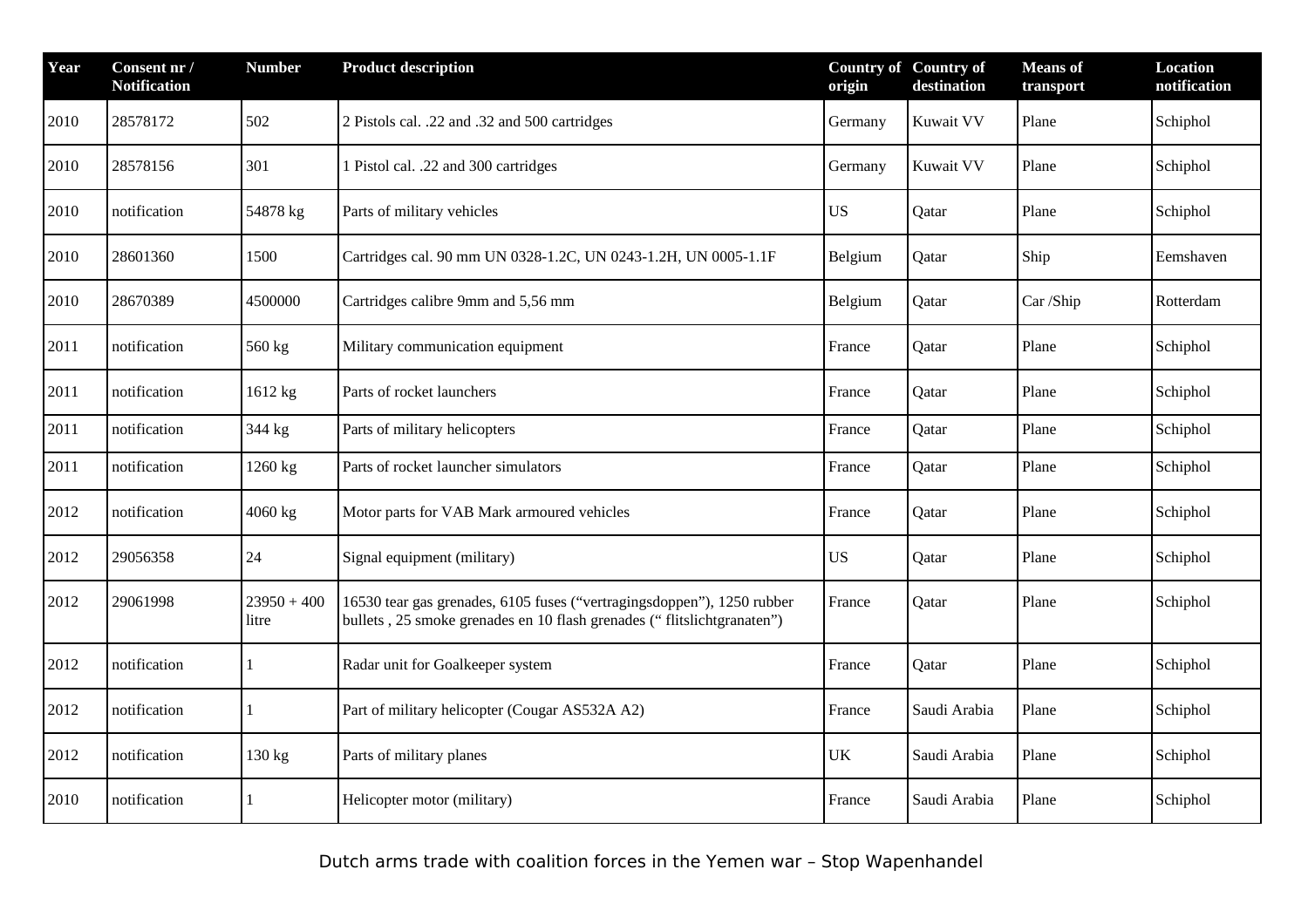| Year | Consent nr /<br><b>Notification</b> | <b>Number</b>    | <b>Product description</b>                               | origin    | <b>Country of Country of</b><br>destination | <b>Means</b> of<br>transport | <b>Location</b><br>notification |
|------|-------------------------------------|------------------|----------------------------------------------------------|-----------|---------------------------------------------|------------------------------|---------------------------------|
| 2011 | notification                        | $\overline{2}$   | Supplies of fighter planes                               | US        | Saudi Arabia                                | Plane                        | Schiphol                        |
| 2011 | notification                        | 126 kg           | Parts of 532AS cougar helicopters                        | France    | Saudi Arabia                                | Plane                        | Schiphol                        |
| 2010 | 28617607                            | 5000             | Cartridges cal. 7,62x39 mm                               | US        | Saudi Arabia                                | Plane                        | Schiphol                        |
| 2010 | 28666713                            | 6                | 3 Shotguns cal. .308 and 3 Pistols cal. 9x19 mm          | Germany   | <b>UAE</b>                                  | Plane                        | Schiphol                        |
| 2011 | notification                        | 103 kg           | Parts of military planes                                 | <b>US</b> | <b>UAE</b>                                  | Plane                        | Schiphol                        |
| 2011 | notification                        | $\boldsymbol{9}$ | Anti-tank systems                                        | <b>US</b> | <b>UAE</b>                                  | Plane                        | Schiphol                        |
| 2011 | 28946651                            | 1504000          | 504000 Cartridges cal. 7,62x51 mm and 1000000 x 9 mm     | Swiss     | <b>UAE</b>                                  | Sip                          | Rotterdam                       |
| 2011 | 28958684                            | 52210            | 10 x Kanoncal. 27 mm and 52200 munition cal. 27x145 mm   | Germany   | <b>UAE</b>                                  | Ship                         | Vlissingen                      |
| 2012 | notification                        | 78               | 1 armoured vehicle NIMR-II and 77 spare parts            | UK        | <b>UAE</b>                                  | Plane                        | Schiphol                        |
| 2012 | notification                        |                  | Parts of military helicopter                             | <b>US</b> | <b>UAE</b>                                  | Plane                        | Schiphol                        |
| 2012 | notification                        | 1                | Components of a military helicopter                      | <b>US</b> | <b>UAE</b>                                  | Plane                        | Schiphol                        |
| 2012 | 29059187                            | 20 kg            | Military communication equipment                         | US        | <b>UAE</b>                                  | Plane                        | Schiphol                        |
| 2012 | notification                        | 10               | Parts of radar systems                                   | <b>US</b> | <b>UAE</b>                                  | Plane                        | Schiphol                        |
| 2012 | notification                        |                  | Unarmed military vehicle (VBR) and supplies              | France    | <b>UAE</b>                                  | Plane                        | Schiphol                        |
| 2012 | notification                        | $\overline{2}$   | Components of military helicopter                        | <b>US</b> | <b>UAE</b>                                  | Plane                        | Schiphol                        |
| 2012 | 29093180                            | 3012             | 12 Pistols + supplies cal. 5,7x28 mm and 3000 cartridges | Belgium   | <b>UAE</b>                                  | Plane                        | Schiphol                        |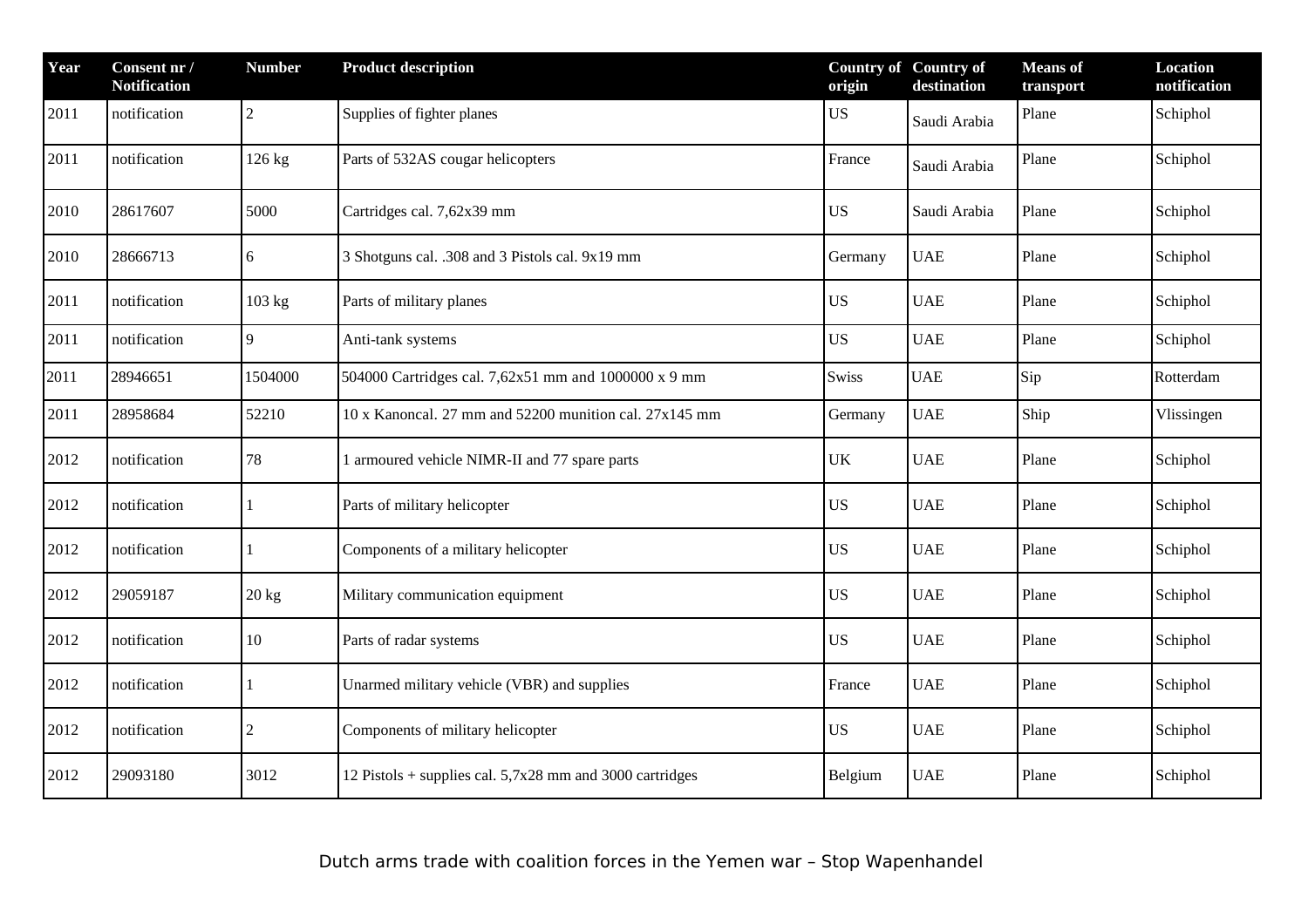# **Annex 3 - Deals with deliveries or orders of major conventional weapons made for year range 2004 to 2014**

**Source: SIPRI Arms Transfers Database SIPRI Information generated: 12 October 2015**

| Recipient/<br>supplier $(S)$<br>or licenser (L) | No.<br>ordered | Weapon<br>designation | Weapon<br>description | Year<br>of order/ of<br>licence | Year(s)<br>deliveries | No.<br>delivered/<br>produced | <b>Comments</b>                                                                                             |
|-------------------------------------------------|----------------|-----------------------|-----------------------|---------------------------------|-----------------------|-------------------------------|-------------------------------------------------------------------------------------------------------------|
|                                                 |                |                       |                       |                                 |                       |                               |                                                                                                             |
| Egypt                                           |                |                       |                       |                                 |                       |                               |                                                                                                             |
| S: Netherlands                                  | (237)          | <b>AIFV</b>           | <b>IFV</b>            | 2004                            | 2006-2008             | (237)                         | Second-hand; YPR-765-PRI version                                                                            |
|                                                 | (105)          | <b>AIFV-APC</b>       | <b>APC</b>            | 2004                            | 2006-2007             | (105)                         | Second-hand; YPR-765 version; incl 48 YPR-765-PRMR mortar tractor version                                   |
|                                                 | (90)           | <b>AIFV-TOW</b>       | Tank destroyer        | 2004                            | 2007                  | 90                            | Second-hand: YPR-765-PRV version                                                                            |
|                                                 | 48             | MO-120-RT 120mm       | Mortar                | (2004)                          | 2006                  | 48                            | Second-hand; for use with YPR-765 PRMR (AIFV) mortar tractors                                               |
|                                                 | (555)          | BGM-71 TOW            | Anti-tank missile     | (2006)                          | 2007                  | (555)                         | Second-hand; for use with YPR-765/AIFV armoured vehicles                                                    |
|                                                 | 3              | Scout                 | Sea search radar      | (2006)                          | 2013                  | $\overline{c}$                | For 3 Ambassador-4 corvettes from USA                                                                       |
|                                                 | 3              | <b>STING</b>          | Fire control radar    | (2006)                          | 2013                  | 2                             | For 3 Ambassador-4 corvettes from USA                                                                       |
|                                                 |                | Scout                 | Sea search radar      | (2010)                          |                       |                               | For 1 Ambassador-4 corvette from USA                                                                        |
|                                                 |                | <b>STING</b>          | Fire control radar    | (2010)                          |                       |                               | For 1 Ambassador-4 corvette from USA                                                                        |
| Jordan                                          |                |                       |                       |                                 |                       |                               |                                                                                                             |
| S: Netherlands                                  | 6              | $F-16C$               | FGA aircraft          | 2007                            | 2009                  | 6                             | Second-hand; 'Peace Falcon-4' deal; F-16BM (F-16D) version                                                  |
|                                                 | (220)          | <b>AIFV</b>           | <b>IFV</b>            | 2010                            | 2011-2013             | (220)                         | Second-hand                                                                                                 |
|                                                 | (221)          | <b>AIFV-APC</b>       | <b>APC</b>            | 2010                            | 2011-2013             | (221)                         | Second-hand; incl YPR-806 ARV version                                                                       |
|                                                 | 121            | M-109A1 155mm         | Self-propelled gun    | 2010                            | 2011-2012             | 121                           | Second-hand; M-109A2 version                                                                                |
|                                                 | (69)           | $M-113$               | <b>APC</b>            | 2010                            | 2012-2013             | (69)                          | Second-hand; M-577 command post version                                                                     |
|                                                 | 52             | AGM-65 Maverick       | <b>ASM</b>            | (2013)                          |                       |                               | Second-hand; delivery probably 2015/2016                                                                    |
|                                                 | 15             | $F-16C$               | FGA aircraft          | (2013)                          |                       |                               | Second-hand; F-16AM version; incl 2 F-16BM version; delivery 2015-2016                                      |
|                                                 | (15)           | Flycatcher Mk-2       | Fire control radar    | 2013                            | 2014                  | (15)                          | Second-hand; part of EUR21 m deal                                                                           |
|                                                 | 60             | Gepard                | <b>SPAAG</b>          | 2013                            | 2014                  | (15)                          | Second-hand; part of EUR21 m deal; delivery 2014-2016                                                       |
|                                                 | (5)            | $PiPz-1$              | <b>AEV</b>            | 2013                            | 2014                  | (2)                           | Second-hand; part of EUR21 m deal                                                                           |
| <b>Morocco</b>                                  |                |                       |                       |                                 |                       |                               |                                                                                                             |
| S: Netherlands                                  |                | <b>SIGMA-105</b>      | Frigate               | 2008                            | 2012                  |                               | Part of EUR510 m 'FMMM' deal; SIGMA-10513 version                                                           |
|                                                 | 2              | SIGMA-90              | Frigate               | 2008                            | 2011-2012             | 2                             | Part of EUR510 m 'FMMM' deal; SIGMA-9813 version                                                            |
| Qatar                                           |                |                       |                       |                                 |                       |                               |                                                                                                             |
| L: Netherlands                                  | 6              | Stan Patrol-5009      | Patrol craft          | 2014                            |                       |                               |                                                                                                             |
| Saudi-Arabia                                    |                |                       |                       |                                 |                       |                               | Saudi Arabia                                                                                                |
| S: Netherlands                                  | (225)          | <b>SQUIRE</b>         | Ground surv radar     | 2009                            | 2011-2014             | (175)                         | Sold via French company (part of 'Miksa' deal); for border security                                         |
| <b>UAE</b>                                      |                |                       |                       |                                 |                       |                               |                                                                                                             |
| L: Netherlands                                  | 2              | <b>FOPV-850</b>       | Corvette              | 2014                            |                       |                               | AED1 b (\$272 m) deal; for coast guard; with hulls from Romanian production line fitted<br>out in Abu Dhabi |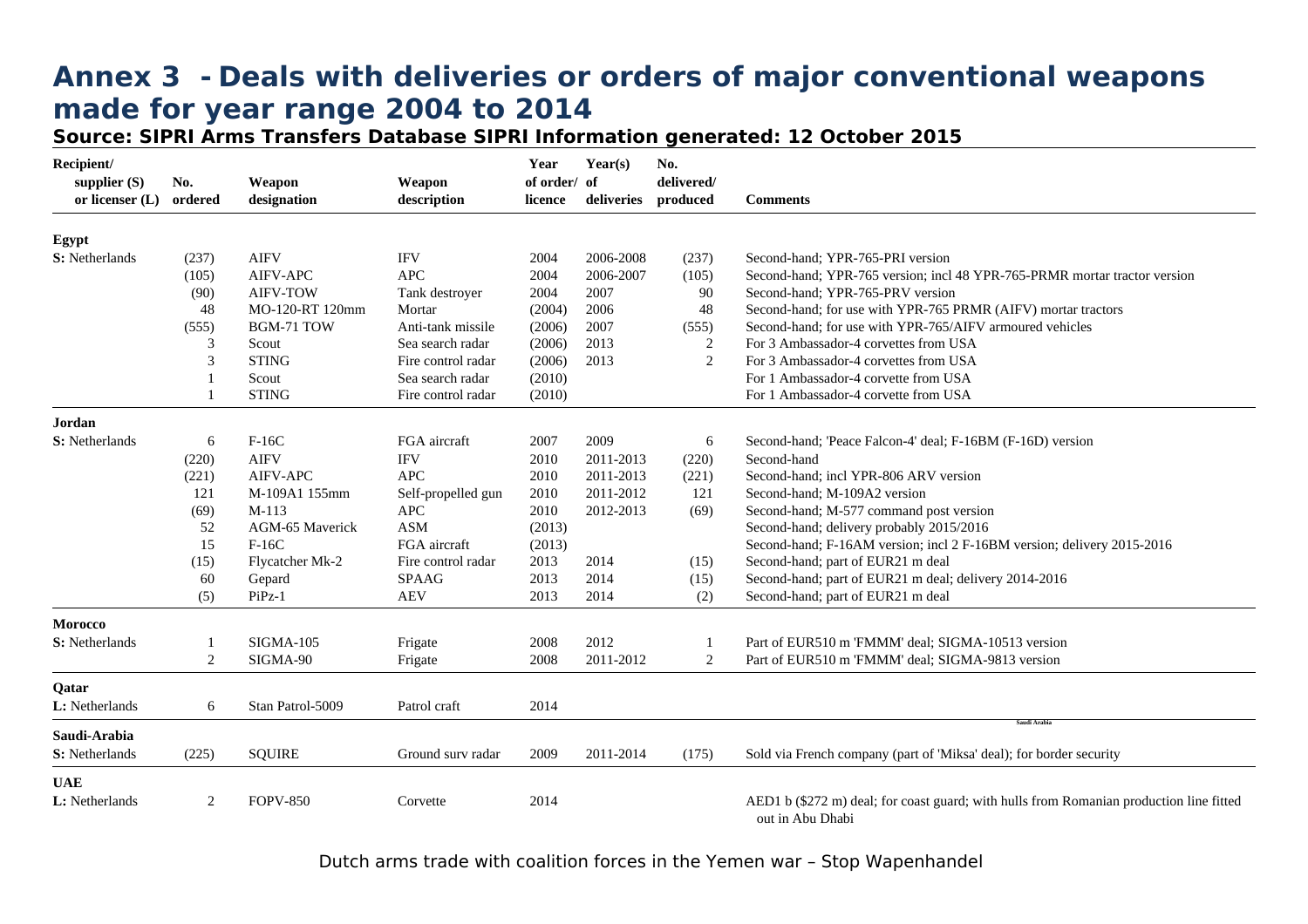# **Annex 4 - Other arms used in Yemen**

For the benefit of researchers and campaigners in other countries we publish here an overview of arms used in Yemen for which no Dutch connection is found. Note that this list is not complete.

#### **Other arms used by UAE in Yemen**

The **UAE** is deploying its Al-Dhafra corvette, the first warship of this model and size to be fully manufactured in the Arab World. The ship is build by Abu Dhabi Shipbuilding Company which has a working relation with Dutch naval shipyard Damen<sup>[29](#page-17-0)</sup>. **UAE** also deployed Dassault Mirage 2000 type and attack helicopters<sup>[30](#page-17-1)</sup>. UAE has some 4,000 troops on the ground as well as tanks, BMP armoured vehicles, and M-ATVs<sup>[31](#page-17-2)</sup> probably brought ashore by logistic ship Swift (High Speed Vessel 2) chartered from Australia[32](#page-17-3) For this material, no Dutch connection is found.

#### **Other arms used by Saudi Arabia in Yemen**

The **Saudi Navy** is present with its Western Fleet. Specific ship involvement confirmation is not available but the Western Fleet includes:

Three La Fayette Type F-3000S frigates;

Four al Madina-class frigates (French design);

Two al Siddiq-class fast attack craft (missile);

One Addriyah-class (US MSC-322) coastal minesweeper;

Halter-class patrol craft;

Simmoneau 51-class inshore patrol craft;

Two Durrance-class replenishment ships<sup>[33](#page-17-4)</sup>

For these ships, no Dutch arms connection is found. Although many of these ships are armed with Thales equipment from the French/Dutch Thales arms company, this equipment is produced in French production facilities and exported from France.

The Royal Saudi Air Force (RSAF) deploys 100 aircraft, including Boeing F-15C Eagle fighters, Boeing F-15S (Strike) Eagles, Eurofighter EF2000 Typhoon multi-role fighters, Panavia Tornado interdictor / strike aircraft, Boeing E-3 Sentry AWACS aircraft, Boeing AH-64 Apache attack helicopters (unconfirmed), Aérospatiale (Airbus Helicopter) AS532M Cougar CSAR helicopters.

#### **Other arms used by Egypt in Yemen**

- <span id="page-17-0"></span>29 <https://www.wam.ae/en/news/arab/1395286846636.html>
- <span id="page-17-1"></span>30 <http://www.nytimes.com/aponline/2015/10/06/world/middleeast/ap-ml-yemen.html>

<span id="page-17-3"></span>32 <http://www.janes.com/article/53274/hsv-2-turns-up-off-aden>

<span id="page-17-2"></span><sup>31</sup> <http://www.defensenews.com/story/defense/international/mideast-africa/2015/08/03/united-arab-emirates/31070305/>

<span id="page-17-4"></span><sup>33</sup> <http://www.webcitation.org/6aAaTdgRW?url=http://www.aei.org/multimedia/2015-yemen-intervention-map/>